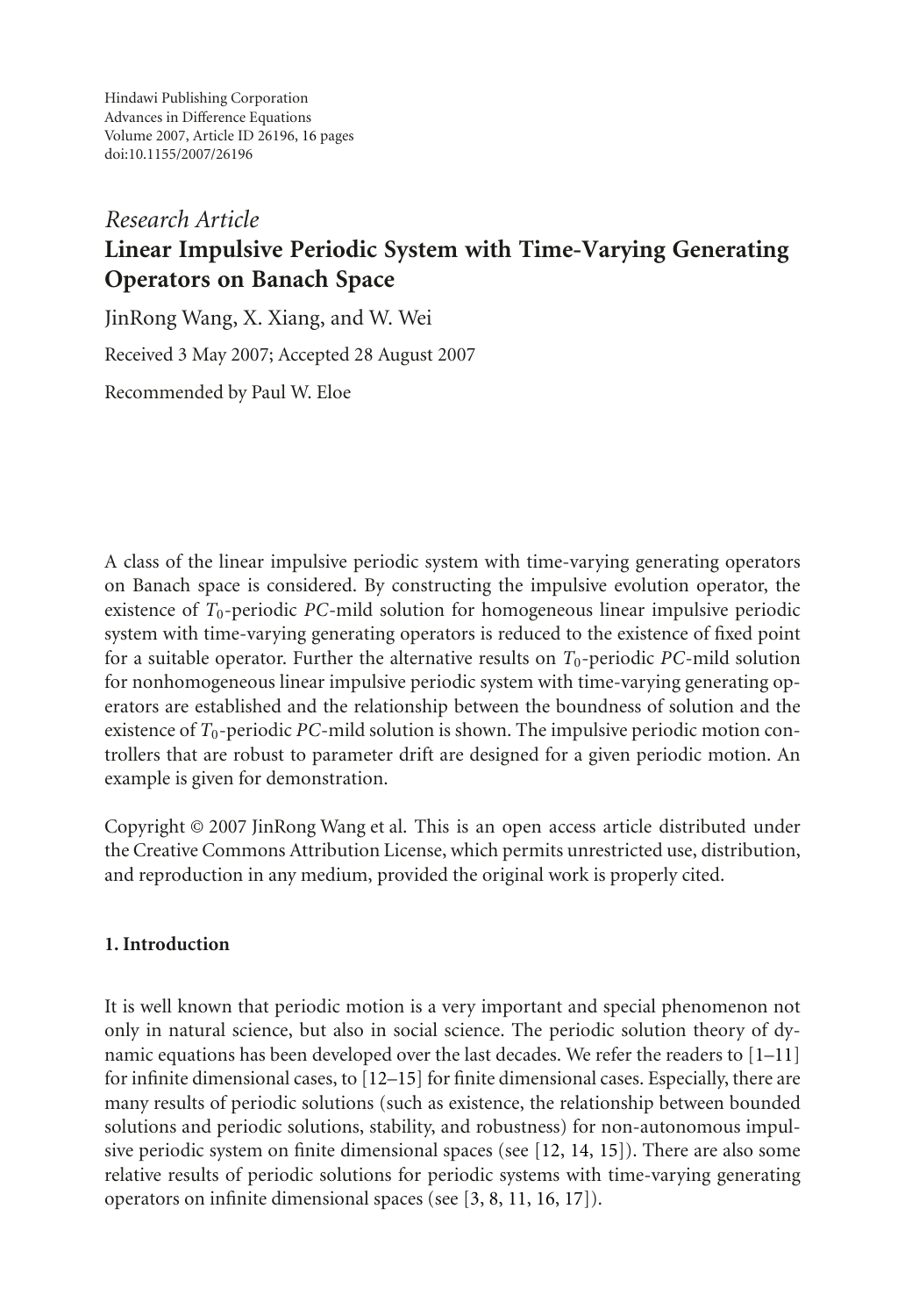On the other hand, in order to describe dynamics of populations subject to abrupt changes as well as other phenomena such as harvesting, diseases, and so forth, some authors have used impulsive differential systems to describe the model since the last century. For the basic theory on impulsive differential equations on finite dimensional spaces, the reader can refer to Yang's book and Lakshmikantham's book (see [\[15,](#page-14-4) [18](#page-15-1)]). For the basic theory on impulsive differential equations on infinite dimensional spaces, the reader can refer to Ahmed's paper, Liu's paper and Xiang's papers (see [\[4,](#page-14-9) [8,](#page-14-7) [11](#page-14-2), [19](#page-15-2)[–22\]](#page-15-3)).

Impulsive periodic differential equations serve as basic periodic models to study the dynamics of processes that are subject to sudden changes in their states. To the best of our knowledge, few papers discuss the impulsive periodic systems with time-varying generating operators on infinite dimensional spaces. In this paper, we pay attention to impulsive periodic systems with time-varying generating operators. We consider the following homogeneous linear impulsive periodic system with time-varying generating operators:

$$
\dot{x}(t) = A(t)x(t) + f(t), \quad t \neq \tau_k,
$$
  
\n
$$
\Delta x(\tau_k) = B_k x(\tau_k) + c_k, \quad t = \tau_k,
$$
\n(1.1)

in the parabolic case on infinite dimensional Banach space *X*, where  $\{A(t), t \in [0, T_0]\}$  is a family of closed densely defined linear unbounded operators on *X* and the resolvent of the unbounded operator  $A(t)$  is compact.  $0 = \tau_0 < \tau_1 < \tau_2 < \cdots < \tau_k \dots$ ,  $\lim_{k \to \infty} \tau_k = \infty$ ,  $\tau_{k+\delta} = \tau_k + T_0, \widetilde{D} = {\tau_1, \tau_2, ..., \tau_{\delta}} \subset (0, T_0), \Delta x(\tau_k) = x(\tau_k^+) - x(\tau_k^-)$ , where  $k \in \mathbb{Z}_0^+, T_0$  is a fixed positive number.  $f(t+T_0) = f(t)$ ,  $B_{k+\delta} = B_k$  and  $c_{k+\delta} = c_k$ .

First, we construct a new impulsive evolution operator corresponding to the homogeneous linear impulsive periodic system with time-varying generating operators and introduce the suitable definition of  $T_0$ -periodic *PC*-mild solution for homogeneous linear impulsive periodic system with time-varying generating operators. The impulsive evolution operator can be used to reduce the existence of  $T_0$ -periodic *PC*-mild solution for nonhomogeneous linear impulsive periodic system with time-varying generating operators to the existence of fixed points for an operator equation. Using the Fredholm alternative theorem, we exhibit the alternative results on  $T_0$ -periodic *PC*-mild solution for homogeneous linear impulsive periodic system with time-varying generating operators and nonhomogeneous linear impulsive periodic system with time-varying generating operators. At the same time, we show several Massera-type criterias for nonhomogeneous linear impulsive periodic system with time-varying generating operators which conclude the relationship between the boundness of solution and the existence of  $T_0$ -periodic *PC*mild solution. At last, impulsive periodic motion controllers that are robust to parameter drift are designed for given a periodic motion. This work is fundamental for further discussion about nonlinear impulsive periodic system with time-varying generating operators on infinite dimensional spaces.

This paper is organized as follows. In [Section 2,](#page-2-0) the impulsive evolution operator is constructed and alternative results on *T*0-periodic *PC*-mild solution for homogeneous linear impulsive periodic system with time-varying generating operators are proved. In [Section 3,](#page-5-0) alternative results on *T*0-periodic *PC*-mild solution for nonhomogeneous linear impulsive periodic system with time-varying generating operators are obtained. Massera-type criteria are given to show the relationship between bounded solution and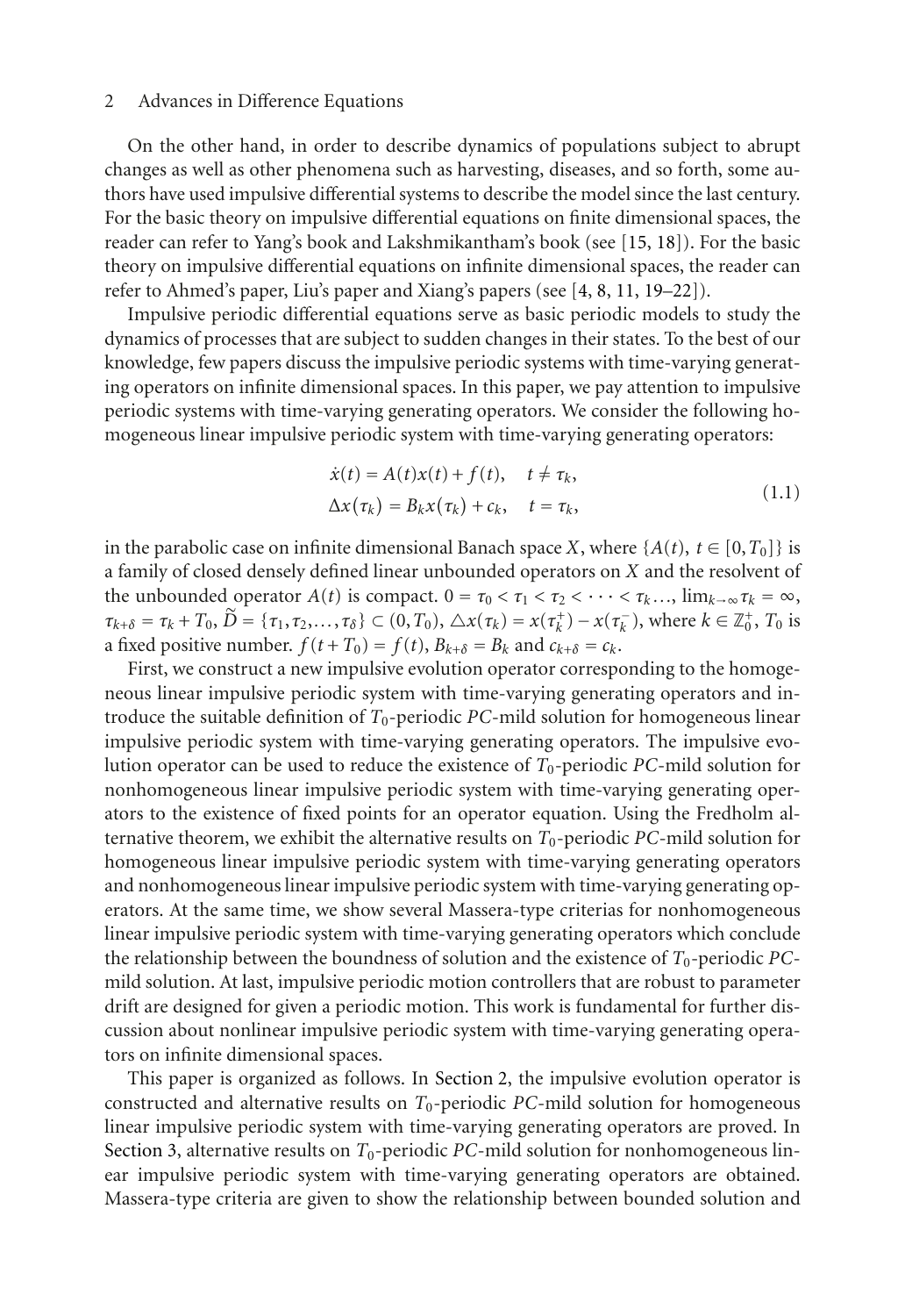*T*0-periodic *PC*-mild solution for nonhomogeneous linear impulsive periodic system with time-varying generating operators. In [Section 4,](#page-10-0) impulsive periodic motion controllers that are robust to parameter drift are designed, given  $T_0$ -periodic *PC*-mild solution for nonhomogeneous linear impulsive periodic system with time-varying generating operators. At last, an example is given to demonstrate the applicability of our result.

# <span id="page-2-0"></span>**2. Homogeneous linear impulsive periodic system with time-varying generating operators**

Let  $L_b(X)$  be the space of bounded linear operators in the Banach space X. Define  $PC([0, T_0]; X) = \{x : [0, T_0] \to X \mid x \text{ is continuous at } t \in [0, T_0] \setminus \tilde{D}, x \text{ is continuous from }$ left and has right hand limits at  $t \in \tilde{D}$ } and  $PC^1([0, T_0]; X) \equiv \{x \in PC([0, T_0]; X) \mid x \in$ *PC*([0,*T*0];*X*)}. Set

$$
||x||_{PC} = \max\left\{\sup_{t \in [0,T_0]}||x(t+0)||, \sup_{t \in [0,T_0]}||x(t-0)||\right\}, \qquad ||x||_{PC^1} = ||x||_{PC} + ||\dot{x}||_{PC}.
$$
\n(2.1)

It can be seen that endowed with the norm  $\|\cdot\|_{PC}$  ( $\|\cdot\|_{PC^1}$ ), *PC*([0,*T*<sub>0</sub>];*X*) (*PC*<sup>1</sup>([0,*T*<sub>0</sub>]; *X*)) is a Banach space.

Consider the following homogeneous linear impulsive periodic system with timevarying generating operators (THLIPS):

<span id="page-2-4"></span>
$$
\dot{x}(t) = A(t)x(t), \quad t \neq \tau_k,
$$
  
\n
$$
\Delta x(\tau_k) = B_k x(\tau_k), \quad t = \tau_k,
$$
\n(2.2)

<span id="page-2-1"></span>in the Banach space *X*,  $\{A(t), t \in [0, T_0]\}$  is a family of closed densely defined linear unbounded operators on *X* satisfying the following assumption.

*Assumption 2.1* (see [\[23\]](#page-15-4), page 158). For  $t \in [0, T_0]$  one has the following.

- (P<sub>1</sub>) The domain  $D(A(t)) = D$  is independent of *t* and is dense in *X*.
- (P<sub>2</sub>) For  $t \ge 0$ , the resolvent  $R(\lambda, A(t)) = (\lambda I A(t))^{-1}$  exists for all  $\lambda$  with  $Re \lambda \le 0$ , and there is a constant *M* independent of *λ* and *t* such that

$$
||R(\lambda, A(t))|| \le M(1 + |\lambda|)^{-1} \quad \text{for } \text{Re}\lambda \le 0. \tag{2.3}
$$

(P<sub>3</sub>) There exist constants  $L > 0$  and  $0 < \alpha \le 1$  such that

$$
\left| \left| \left( A(t) - A(\theta) \right) A^{-1}(\tau) \right| \right| \le L |t - \theta|^{\alpha} \quad \text{for } t, \theta, \tau \in [0, T_0]. \tag{2.4}
$$

<span id="page-2-3"></span>Lemma 2.2 (see [\[23](#page-15-4)], page 159). *Under [Assumption 2.1,](#page-2-1) the Cauchy problem*

<span id="page-2-2"></span>
$$
\dot{x}(t) + A(t)x(t) = 0, \quad t \in (0, T_0] \text{ with } x(0) = x_0 \tag{2.5}
$$

*has a unique evolution system*  $\{U(t, \theta) \mid 0 \le \theta \le t \le T_0\}$  *in X satisfying the following properties:*

 $(1) U(t, \theta) \in L_b(X)$ , for  $0 \le \theta \le t \le T_0$ ;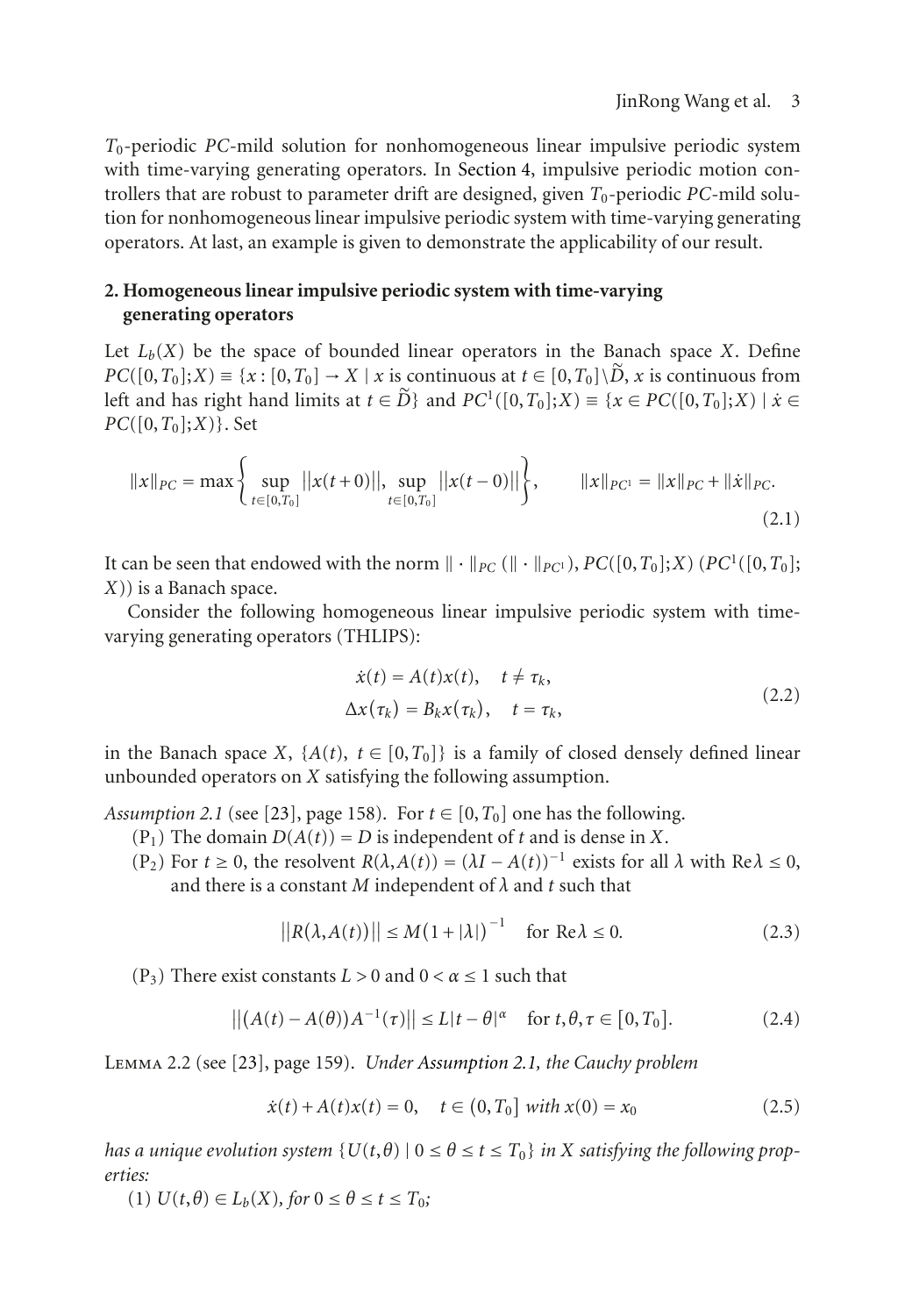(2)  $U(t, r)U(r, \theta) = U(t, \theta)$ , for  $0 \le \theta \le r \le t \le T_0$ ;

(3)  $U(\cdot, \cdot)x \in C(\Delta, X)$ , for  $x \in X$ ,  $\Delta = \{(t, \theta) \in [0, T_0] \times [0, T_0] \mid 0 \le \theta \le t \le T_0\}$ ;

(4) for  $0 \le \theta < t \le T_0$ ,  $U(t, \theta): X \to D$  and  $t \to U(t, \theta)$  is strongly differentiable in X. The *derivative*  $(\partial/\partial t)U(t,\theta) \in L_b(X)$  *and it is strongly continuous on*  $0 \le \theta < t \le T_0$ *; moreover,* 

$$
\frac{\partial}{\partial t}U(t,\theta) = -A(t)U(t,\theta) \quad \text{for } 0 \le \theta < t \le T_0,
$$
\n
$$
\left\| \frac{\partial}{\partial t}U(t,\theta) \right\|_{L_b(X)} = \left\| A(t)U(t,\theta) \right\|_{L_b(X)} \le \frac{C}{t-\theta},\tag{2.6}
$$
\n
$$
\left\| A(t)U(t,\theta)A(\theta)^{-1} \right\|_{L_b(X)} \le C \quad \text{for } 0 \le \theta \le t \le T_0;
$$

(5) *for every*  $v \in D$  *and*  $t \in (0, T_0]$ ,  $U(t, \theta)v$  *is differentiable with respect to*  $\theta$  *on*  $0 \le \theta \le$  $t \leq T_0$ 

$$
\frac{\partial}{\partial \theta} U(t, \theta) v = U(t, \theta) A(\theta) v.
$$
 (2.7)

*And, for each*  $x_0 \in X$ *, the Cauchy problem [\(2.5\)](#page-2-2) has a unique classical solution*  $x \in$  $C^1([0,T_0];X)$  *given by* 

$$
x(t) = U(t,0)x_0, \quad t \in [0,T_0].
$$
\n(2.8)

<span id="page-3-0"></span>In addition to [Assumption 2.1,](#page-2-1) we introduce the following assumptions.

<span id="page-3-1"></span>*Assumption 2.3.* There exists  $T_0 > 0$  such that  $A(t + T_0) = A(t)$  for  $t \in [0, T_0]$ .

*Assumption 2.4.* For  $t \ge 0$ , the resolvent  $R(\lambda, A(t))$  is compact.

<span id="page-3-4"></span>Then we have

Lemma 2.5 (see [\[5](#page-14-10)], page 105). *Assumptions [2.1,](#page-2-1) [2.3,](#page-3-0) and [2.4](#page-3-1) hold. Then evolution system*  ${U(t, \theta) \mid 0 \le \theta \le t \le T_0}$  *in X* also satisfying the following two properties:

(6)  $U(t+T_0, \theta+T_0) = U(t, \theta)$  *for*  $0 \le \theta \le t \le T_0$ ;

(7)  $U(t, \theta)$  *is compact operator for*  $0 \le \theta < t \le T_0$ *.* 

<span id="page-3-3"></span>In order to construct an impulsive evolution operator and investigate its properties, we need the following assumption.

*Assumption 2.6.* For each  $k \in \mathbb{Z}_0^+$ ,  $B_k \in L_b(X)$ , there exists  $\delta \in \mathbb{N}$  such that  $\tau_{k+\delta} = \tau_k + \delta$  $T_0$  and  $B_{k+\delta} = B_k$ .

First consider the following Cauchy problem:

<span id="page-3-2"></span>
$$
\dot{x}(t) = A(t)x(t), \quad t \in [0, T_0] \backslash \widetilde{D},
$$
  
\n
$$
\Delta x(\tau_k) = B_k x(\tau_k), \quad k = 1, 2, \dots, \delta,
$$
  
\n
$$
x(0) = x_0.
$$
\n(2.9)

For every  $x_0 \in X$ , *D* is an invariant subspace of  $B_k$ , using [Lemma 2.2,](#page-2-3) step by step, one can verify that the Cauchy problem [\(2.9\)](#page-3-2) has a unique classical solution  $x \in PC^1([0, T_0]; X)$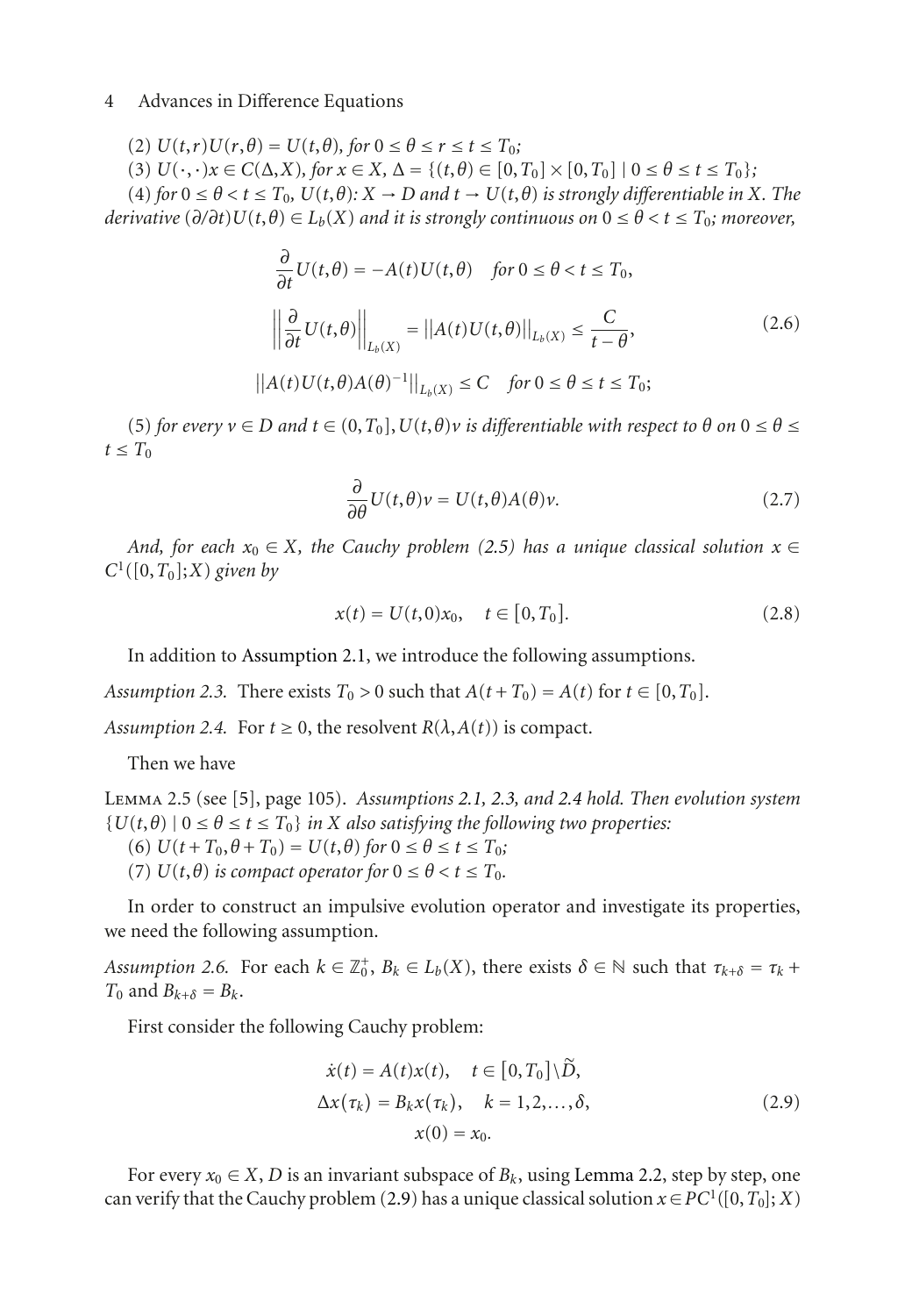represented by  $x(t) = \mathcal{G}(t,0)x_0$ , where  $\mathcal{G}(\cdot,\cdot): \Delta \to X$  given by

$$
\mathcal{G}(t, \theta)
$$
\n
$$
= \begin{cases}\nU(t, \theta), & \tau_{k-1} \leq \theta \leq t \leq \tau_k, \\
U(t, \tau_k^+) (I + B_k) U(\tau_k, \theta), & \tau_{k-1} \leq \theta < \tau_k < t \leq \tau_{k+1}, \\
U(t, \tau_k^+) \left[ \prod_{\theta < \tau_j < t} (I + B_j) U(\tau_j, \tau_{j-1}^+) \right] (I + B_i) U(\tau_i, \theta), & \tau_{i-1} \leq \theta < \tau_i \leq \dots < \tau_k < t \leq \tau_{k+1}.\n\end{cases}
$$
\n(2.10)

The operator  $\mathcal{G}(t, \theta)$  ( $(t, \theta) \in \Delta$ ) is called impulsive evolution operator associated with {*B<sub>k</sub>*; *τ<sub>k</sub>*}<sup>∞</sup><sub>*k*=1</sub>.

<span id="page-4-0"></span>The following lemma on the properties of the impulsive evolution operator  $\mathcal{S}(t, \theta)$  $((t, \theta) \in \Delta)$  associated with  ${B_k; \tau_k}_{k=1}^{\infty}$  is widely used in this paper.

Lemma 2.7. *Assumptions [2.1,](#page-2-1) [2.3,](#page-3-0) [2.4,](#page-3-1) and [2.6](#page-3-3) hold. The impulsive evolution operator*  $\mathcal{L}(t, \theta)$   $((t, \theta) \in \Delta)$  has the following properties:

 $(1)$   $\mathcal{G}(t, \theta) \in L_b(X)$ , for  $0 \le \theta \le t \le T_0$ ;

 $(2)$  *for*  $0 \le \theta \le t \le T_0$ ,  $\mathcal{G}(t + T_0, \theta + T_0) = \mathcal{G}(t, \theta)$ ;

 $(3)$  *for*  $0 \le t \le T_0$ ,  $\mathcal{G}(t + T_0, 0) = \mathcal{G}(t, 0)\mathcal{G}(T_0, 0)$ ;

(4)  $\mathcal{G}(t, \theta)$  *is compact operator, for*  $0 \le \theta < t \le T_0$ *.* 

*Proof.* By (1) of [Lemma 2.2](#page-2-3) and [Assumption 2.6,](#page-3-3)  $\mathcal{G}(t, \theta) \in L_b(X)$ , for  $0 \le \theta \le t \le T_0$ . By (6) of [Lemma 2.5](#page-3-4) and [Assumption 2.6,](#page-3-3)  $\mathcal{G}(t + T_0, \theta + T_0) = \mathcal{G}(t, \theta)$ , for  $0 \le \theta \le t \le$ *T*<sub>0</sub>. By (2) of [Lemma 2.2,](#page-2-3) (6) of [Lemma 2.5](#page-3-4) and [Assumption 2.6,](#page-3-3)  $\mathcal{G}(t + T_0, 0) = \mathcal{G}(t + T_0, 0)$  $T_0, T_0$   $\mathcal{G}(T_0, 0) = \mathcal{G}(t, 0)S(T_0, 0)$ , for  $0 \le \theta \le t \le T_0$ . By (7) of [Lemma 2.5](#page-3-4) and [Assumption](#page-3-3) [2.6,](#page-3-3) one can obtain that  $\mathcal{G}(t, \theta)$  is compact operator, for  $0 \le \theta < t \le T_0$ .

Now we can introduce the *PC*-mild solution of Cauchy problem [\(2.9\)](#page-3-2) and *T*<sub>0</sub>-periodic *PC*-mild solution of the THLIPS [\(2.2\)](#page-2-4).

*Definition 2.8.* For every  $x_0 \in X$ , the function  $x \in PC([0, T_0]; X)$  given by  $x(t) = \mathcal{F}(t, 0)x_0$ is said to be the *PC*-mild solution of the Cauchy problem [\(2.9\)](#page-3-2).

*Definition 2.9.* A function  $x \in PC([0, +\infty); X)$  is said to be a  $T_0$ -periodic *PC*-mild solution of THLIPS [\(2.2\)](#page-2-4) if it is a *PC*-mild solution of Cauchy problem [\(2.9\)](#page-3-2) corresponding to some  $x_0$  and  $x(t+T_0) = x(t)$ , for  $t \ge 0$ .

<span id="page-4-1"></span>The following theorem implies that the existence of periodic solution is equivalent to a fixed point of operator.

Theorem 2.10. *Assumptions [2.1,](#page-2-1) [2.3,](#page-3-0) and [2.6](#page-3-3) hold. THLIPS [\(2.2\)](#page-2-4) has a T*0*-periodic PC* $m$ ild solution  $x$  if and only if  $\mathcal{G}(T_0,0)$  has a fixed point.

*Proof.* If THLIPS [\(2.2\)](#page-2-4) has a *T*<sub>0</sub>-periodic *PC*-mild solution *x*, then we have  $x(T_0) =$  $\mathcal{G}(T_0,0)x(0) = x(0)$  where  $x(0) = x_0$  is a fixed point of  $\mathcal{G}(T_0,0)$ . On the other hand, if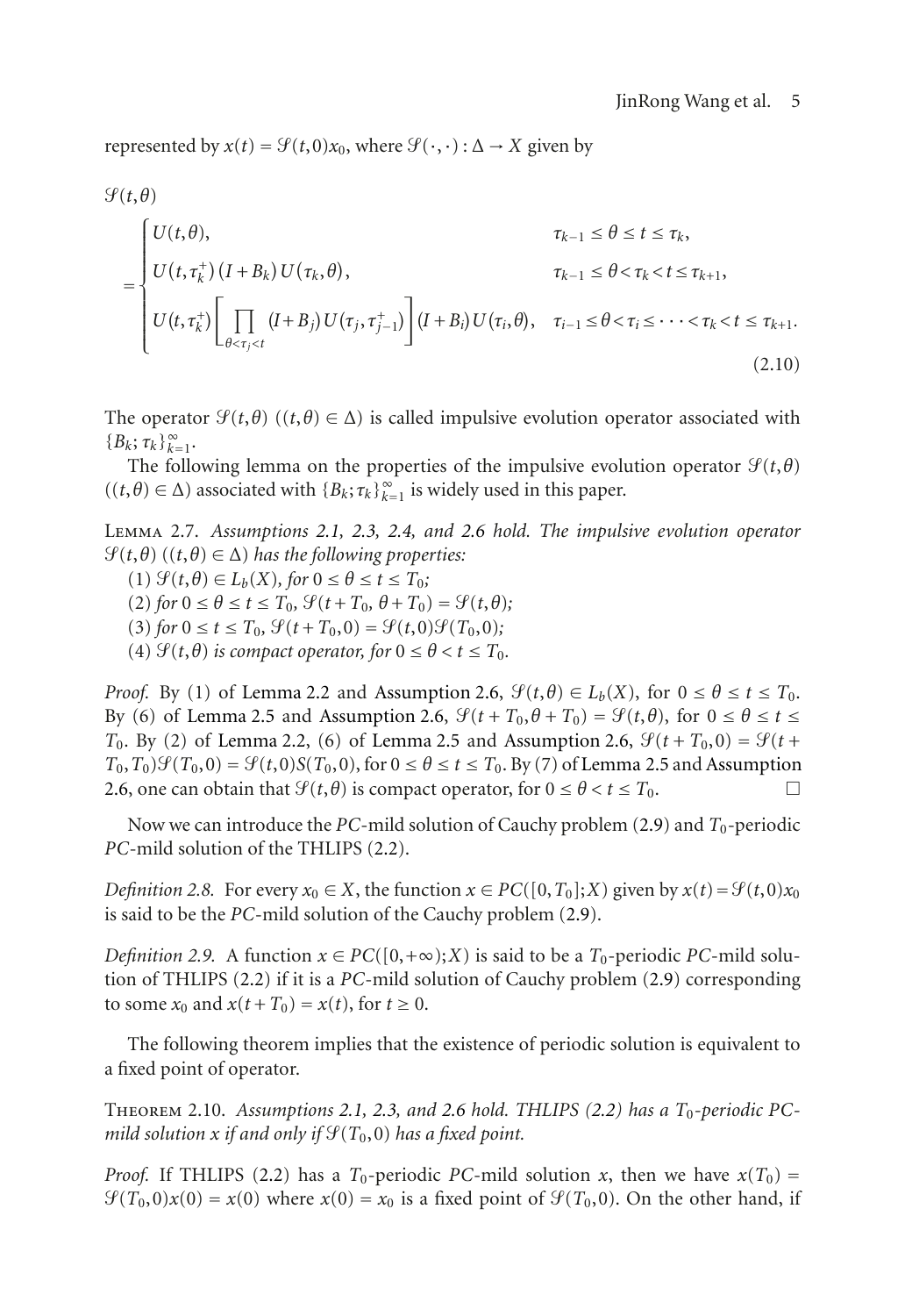$\bar{x}$  is a fixed point of  $\mathcal{G}(T_0,0)$ , consider the following Cauchy problem:

$$
\dot{x}(t) = A(t)x(t), \quad t \in [0, T_0] \setminus \widetilde{D},
$$
  
\n
$$
\Delta x(\tau_k) = B_k x(\tau_k), \quad t = \tau_k,
$$
  
\n
$$
x(0) = \overline{x}.
$$
\n(2.11)

Using [Lemma 2.2,](#page-2-3) step by step, one can verify that the above impulsive Cauchy problem has a *PC*-mild solution given by  $x(t) = \mathcal{G}(t,0)\overline{x}$ . By (3) of [Lemma 2.7,](#page-4-0) we have

$$
x(t+T_0) = \mathcal{G}(t,0)\mathcal{G}(T_0,0)\overline{x} = \mathcal{G}(t,0)\overline{x} = x(t).
$$
 (2.12)

This implies that *x* is a  $T_0$ -periodic *PC*-mild solution of THLIPS [\(2.2\)](#page-2-4).

Further, we can give the following theorem of the alternative result on periodic solution.

Theorem 2.11. *Assumptions [2.1,](#page-2-1) [2.3,](#page-3-0) [2.4,](#page-3-1) and [2.6](#page-3-3) hold. Then either the THLIPS [\(2.2\)](#page-2-4) has a unique trivial T*0*-periodic PC-mild solution or it has finitely many linearly independent nontrivial*  $T_0$ -periodic PC-mild solutions in  $PC([0,+\infty);X)$ .

*Proof.* By Assumptions [2.1](#page-2-1) and [2.4](#page-3-1) and [Lemma 2.7\(](#page-4-0)4),  $\mathcal{G}(T_0, 0)$  is a compact operator. By the Fredholm alternative theorem, either (i)  $\mathcal{G}(T_0, 0)x_0 = x_0$  only has trivial  $T_0$ -periodic *PC*-mild solution and  $[I - \mathcal{G}(T_0, 0)]^{-1}$  exists or (ii)  $\mathcal{G}(T_0, 0)x_0 = x_0$  has nontrivial  $T_0$ periodic *PC*-mild solutions which form a finite dimensional subspace of *X*. In fact, operator equation  $[I - \mathcal{G}(T_0, 0)]x_0 = 0$  has *m* linearly independent nontrivial solutions  $x_0^1, x_0^2, \ldots, x_0^m$ . Thus,  $\mathcal{G}(T_0, 0)$  has fixed points  $x_0^1, x_0^2, \ldots, x_0^m$ . By [Theorem 2.10,](#page-4-1) we know that the *PC*-mild solution of Cauchy problem [\(2.9\)](#page-3-2) corresponding to initial value *xi* <sup>0</sup> given by  $x^{i}(t) = \mathcal{G}(t,0)x_0^{i}$ ,  $i = 1,2,...,m$  is  $T_0$ -periodic. Thus THLIPS [\(2.2\)](#page-2-4) has *m* linearly independent *T*<sub>0</sub>-periodic *PC*-mild solutions  $x^1, x^2, \ldots, x^m$ . By linearity of THLIPS [\(2.2\)](#page-2-4), one can easily verify every  $T_0$ -periodic *PC*-mild solution of THLIPS [\(2.2\)](#page-2-4) can be written as

$$
x(t) = \sum_{i=1}^{m} \alpha_i \mathcal{G}(t, 0) x_0^i,
$$
 (2.13)

where *m* is finite and  $\alpha_1, \alpha_2, \ldots, \alpha_m$  are constants.  $\Box$ 

## <span id="page-5-0"></span>**3. Nonhomogeneous linear impulsive periodic system with time-varying generating operators**

Consider the following nonhomogeneous linear impulsive periodic system with timevarying generating operators (TNLIPS)

<span id="page-5-1"></span>
$$
\begin{aligned} \dot{x}(t) &= A(t)x(t) + f(t), \quad t \neq \tau_k, \\ \Delta x(\tau_k) &= B_k x(\tau_k) + c_k, \quad t = \tau_k, \end{aligned} \tag{3.1}
$$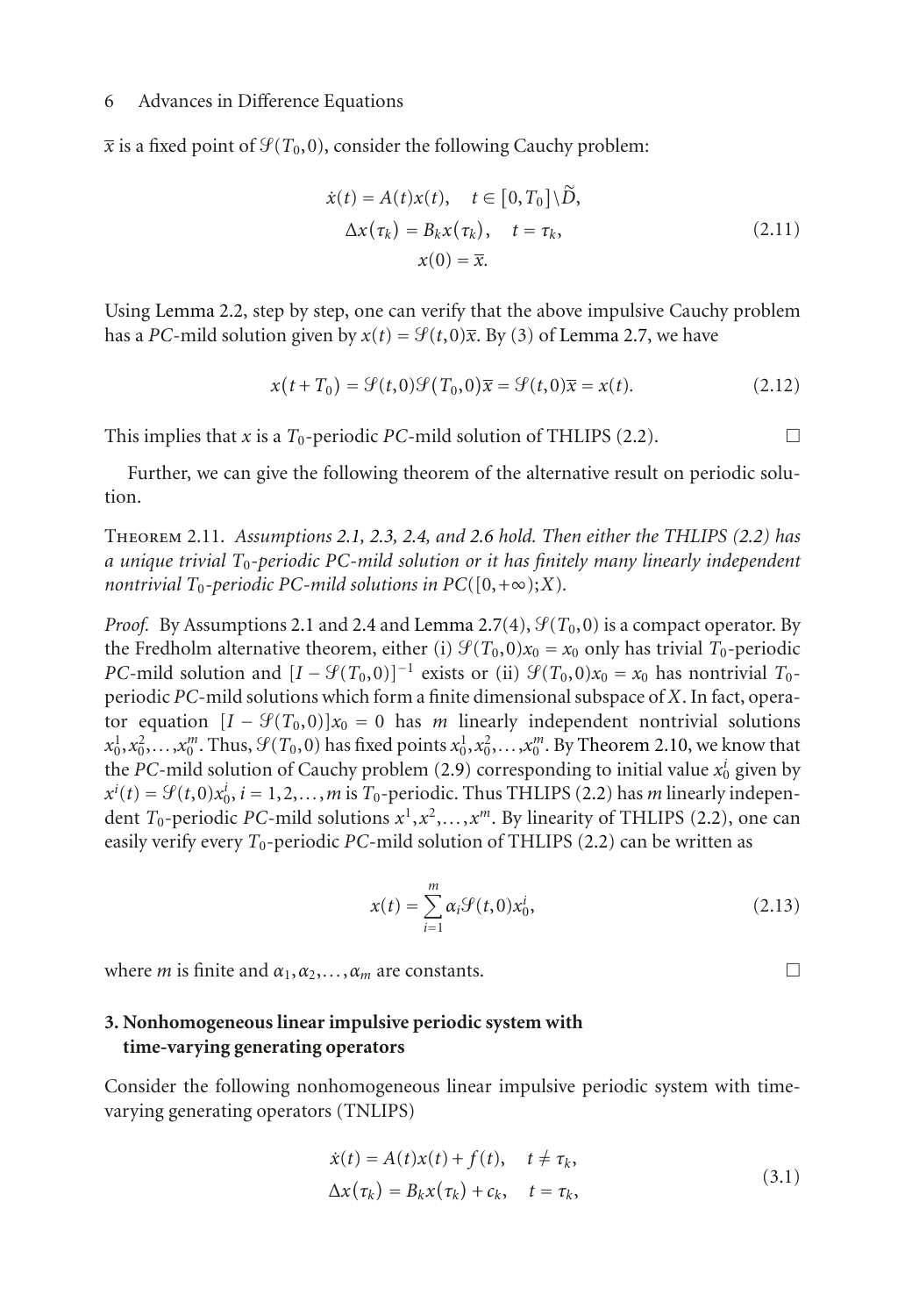and the Cauchy problem:

<span id="page-6-0"></span>
$$
\dot{x}(t) = A(t)x(t) + f(t), \quad t \in [0, T_0] \setminus \tilde{D},
$$
  
\n
$$
\Delta x(\tau_k) = B_k x(\tau_k) + c_k, \quad k = 1, 2, ..., \delta,
$$
  
\n
$$
x(0) = x_0.
$$
\n(3.2)

<span id="page-6-1"></span>In addition to Assumptions [2.1,](#page-2-1) [2.3,](#page-3-0) [2.4,](#page-3-1) and [2.6,](#page-3-3) we make following assumption.

*Assumption 3.1.* (1) Input  $f \in L^1([0, T_0]; X)$  and there exists  $T_0 > 0$  such that  $f(t + T_0) =$ *f* (*t*). (2) For each  $k \in \mathbb{Z}_0^+$  and  $c_k \in X$ , there exists  $\delta \in \mathbb{N}$  such that  $c_{k+\delta} = c_k$ .

Now we can introduce the *PC*-mild solution of Cauchy problem [\(3.2\)](#page-6-0) and  $T_0$ -periodic *PC*-mild solution of the TNLIPS [\(3.1\)](#page-5-1).

*Definition 3.2.* For every  $x_0 \in X$ ,  $f \in L^1([0, T_0]; X)$ , the function  $x \in PC([0, T_0]; X)$  given by

$$
x(t) = \mathcal{G}(t,0)x_0 + \int_0^t \mathcal{G}(t,\theta)f(\theta)d\theta + \sum_{0 \le \tau_k < t} \mathcal{G}(t,\tau_k^+)c_k, \quad \text{for } t \in [0,T_0],\tag{3.3}
$$

is said to be a *PC*-mild solution of the Cauchy problem [\(3.2\)](#page-6-0).

*Definition 3.3.* A function  $x \in PC([0, +\infty); X)$  is said to be a  $T_0$ -periodic *PC*-mild solution of TNLIPS [\(3.1\)](#page-5-1) if it is a *PC*-mild solution of Cauchy problem [\(3.2\)](#page-6-0) corresponding to some  $x_0$  and  $x(t+T_0) = x(t)$ , for  $t \ge 0$ .

Theorem 3.4. *Assumptions [2.1,](#page-2-1) [2.3,](#page-3-0) [2.4,](#page-3-1) [2.6,](#page-3-3) and [3.1](#page-6-1) hold. If THLIPS [\(2.2\)](#page-2-4) has no nontrivial T*0*-periodic PC-mild solution, then TNLIPS [\(3.1\)](#page-5-1) has a unique T*0*-periodic PC-mild solution given by*

$$
x_{T_0}(t) = \mathcal{G}(t,0)\left[I - \mathcal{G}(T_0,0)\right]^{-1}z + \int_0^t \mathcal{G}(t,\theta)f(\theta)d\theta + \sum_{0 \le \tau_k < t} \mathcal{G}(t,\tau_k^+)c_k,\tag{3.4}
$$

*where*

<span id="page-6-3"></span><span id="page-6-2"></span>
$$
z = \int_0^{T_0} \mathcal{G}(T_0, \theta) f(\theta) d\theta + \sum_{0 \le \tau_k < T_0} \mathcal{G}(T_0, \tau_k^+) c_k. \tag{3.5}
$$

*Further, one has the following estimate:*

$$
\left| \left| x_{T_0}(t) \right| \right|_X \le L_1 \left( L_1 L_2 + 1 \right) \left[ \| f \|_{L^1([0, T_0]; X)} + \delta \max_{1 \le k \le \delta} \left| \left| c_k \right| \right|_X \right],\tag{3.6}
$$

 $where L_1 = \sup_{0 \le \theta \le t \le T_0} ||\mathcal{G}(t, \theta)||$  and  $L_2 = ||[I - \mathcal{G}(T_0, 0)]^{-1}||$ .

*Proof.* By [Lemma 2.7,](#page-4-0)  $\mathcal{G}(t, \theta)$  ( $(t, \theta) \in \Delta$ ) is a compact operator. In addition, THLPS [\(2.2\)](#page-2-4) has no nontrivial  $T_0$ -periodic *PC*-mild solution, by the Fredholm alternative theorem,  $[I - \mathcal{G}(T_0, 0)]^{-1}$  exists and is bounded. By the operator equation  $[I - \mathcal{G}(T_0, 0)]\overline{x} = z$  is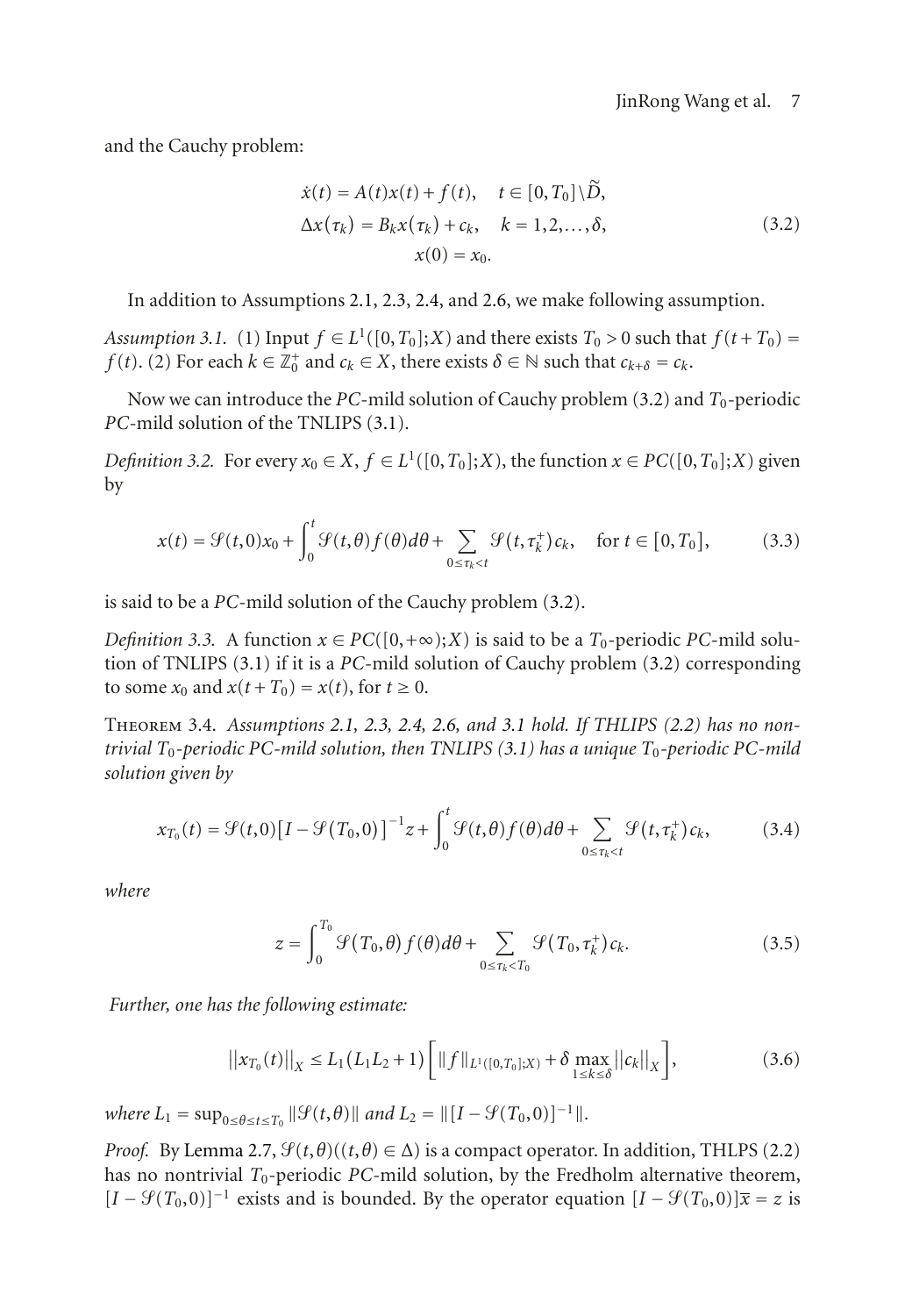solvable and has a unique solution  $\bar{x} = [I - \mathcal{G}(T_0, 0)]^{-1} z$ . Consider the following Cauchy problem:

$$
\dot{x}(t) = Ax(t) + f(t), \quad t \in [0, T_0] \backslash \tilde{D},
$$
  
\n
$$
\Delta x(\tau_k) = B_k x(\tau_k) + c_k, \quad t = \tau_k,
$$
  
\n
$$
x(0) = \overline{x}.
$$
\n(3.7)

It has a *PC*-mild solution  $x_{T_0}(\cdot)$  given by

$$
x_{T_0}(t) = \mathcal{G}(t,0)\overline{x} + \int_0^t \mathcal{G}(t,\theta)f(\theta)d\theta + \sum_{0 \le \tau_k < t} \mathcal{G}(t,\tau_k^+)c_k.
$$
 (3.8)

It follows from [Lemma 2.7](#page-4-0) that

$$
x_{T_0}(t+T_0) = \mathcal{G}(t,0)\left(\mathcal{G}(T_0,0)\overline{x}+z\right) + \int_0^t \mathcal{G}(t,\theta)f(\theta)d\theta + \sum_{0 \leq \tau_k < t} \mathcal{G}(t,\tau_k^+)c_k = x_{T_0}(t). \tag{3.9}
$$

This implies that  $x_{T_0}(\cdot)$  is just the unique  $T_0$ -periodic *PC*-mild solution of TNLIPS [\(3.1\)](#page-5-1). Further

$$
||x_{T_0}(t)|| \leq (||\mathcal{G}(t,0)[I - \mathcal{G}(T_0,0)]^{-1}|| + 1)||z||
$$
  
\n
$$
\leq ||\mathcal{G}(t,\theta)||(||\mathcal{G}(t,0)||||[I - \mathcal{G}(T_0,0)]^{-1}|| + 1)\left[\int_0^{T_0} ||f(\theta)||_X d\theta + \sum_{0 \leq \tau_k < T_0} ||c_k||_X\right].
$$
\n(3.10)

The estimation  $(3.6)$  is immediately obtained.  $\Box$ 

COROLLARY 3.5. Assumptions [2.1,](#page-2-1) [2.3,](#page-3-0) [2.4,](#page-3-1) [2.6,](#page-3-3) and [3.1](#page-6-1) hold. If  $\|\mathcal{G}(T_0,0)\|$  < 1 then THLIPS  $(2.2)$  *has no nontrivial*  $T_0$ -periodic PC-mild solution and TNLIPS  $(3.1)$  has a unique  $T_0$ *periodic PC-mild solution. The unique T*0*-periodic PC-mild solution of TNLIPS [\(3.1\)](#page-5-1) is given by the expression [\(3.4\)](#page-6-3) which satisfies*

$$
\left| \left| x_{T_0}(t) \right| \right|_X \le \frac{L_1}{1 - L_1} \Big[ \left\| f \right\|_{L^1([0, T_0]; X)} + \delta \max_{1 \le k \le \delta} \left\| c_k \right\|_X \Big]. \tag{3.11}
$$

Suppose that *X* is a Hilbert space. Consider the following Cauchy problem:

<span id="page-7-0"></span>
$$
\dot{y}(t) = -A^*(t)y(t), \quad t \in [0, T_0] \backslash \tilde{D}, \Delta y(\tau_k) = -B_k^* y(\tau_k^*), \quad k = 1, 2, ..., \delta, \n y(T_0) = y_0 \in X^*,
$$
\n(3.12)

where  $A^*(t)$ ,  $B_k^*$  are the adjoint operators of  $A(t)$ ,  $B_k$ , respectively. By Assumptions [2.3](#page-3-0) and [2.6,](#page-3-3)  $A^*(t) = A^*(t+T_0)$  and for each  $k \in \mathbb{Z}_0^+, B_k^* \in L_b(X^*)$  and  $B_{k+\delta}^* = B_k^*$ . Let  $U^*(\cdot, \cdot)$ be the adjoint operator of  $U(\cdot, \cdot)$ . It is well known that  $U^*(\cdot, \cdot)$ , due to the convexity of *X*<sup>∗</sup>, satisfies some properties similar to  $U(\cdot, \cdot)$ .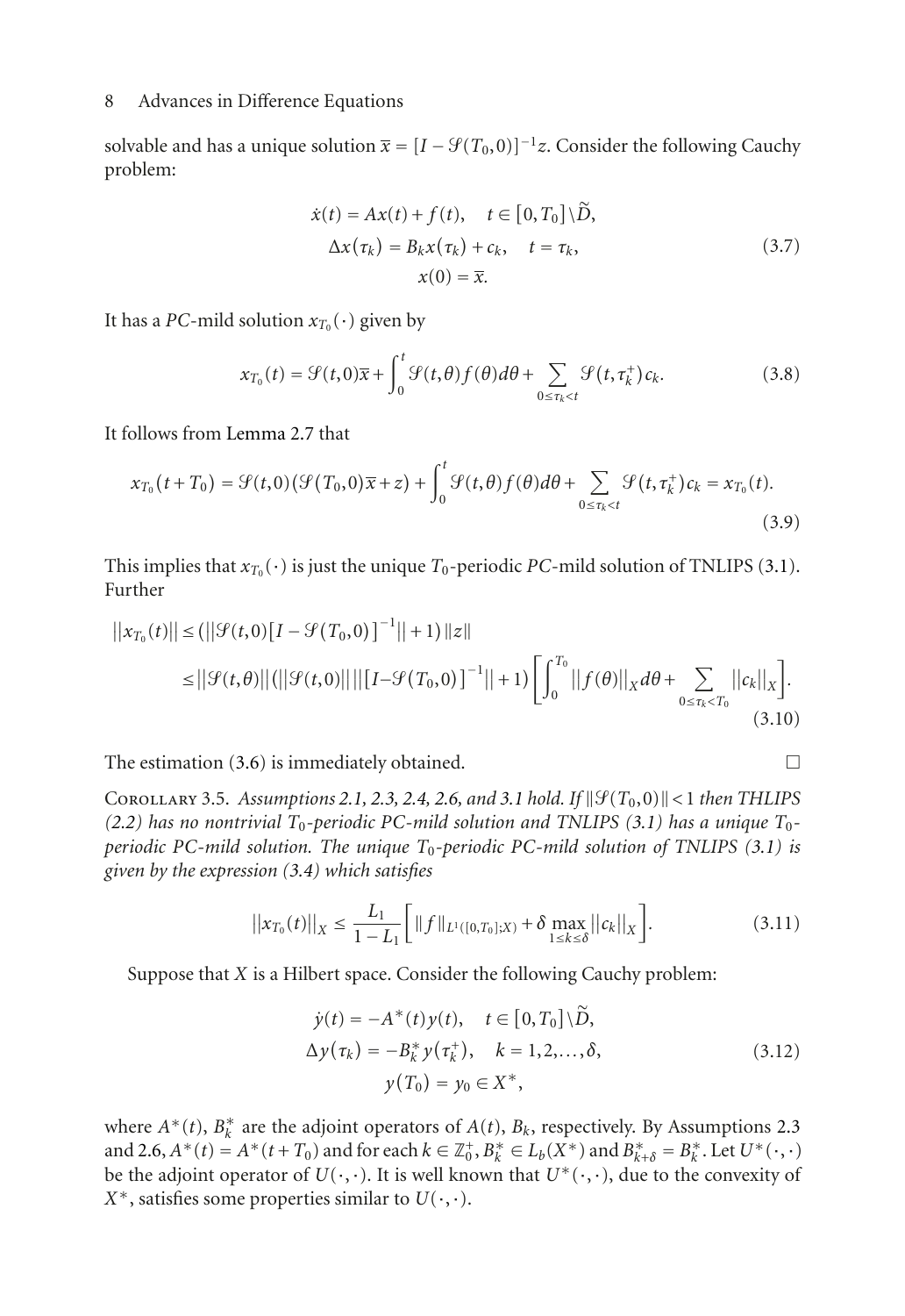Similar to the discussion on Cauchy problem of homogenous linear impulsive system with time-varying generating operators, the *PC*-mild solution of Cauchy problem [\(3.12\)](#page-7-0) can be given by

$$
y(\theta) = \mathcal{G}^*(T_0, \theta) y_0, \quad \theta < T_0,\tag{3.13}
$$

where

$$
G^*(T_0, \theta)
$$
\n
$$
= \begin{cases} U^*(T_0, \theta), & \tau_{k-1} < \theta \le T_0, \\ U^*(\tau_{k-1}, \theta) (I + B_k^*) U^*(T_0, \tau_{k-1}), & \tau_{k-2} < \theta \le \tau_{k-1} < T_0, \\ U^*(\tau_i, \theta) (I + B_i^*) \Bigg[ \prod_{\theta < \tau_j < T_0} (I + B_j) U(\tau_j, \tau_{j-1}) \Bigg]^* U^*(T_0, \tau_{k-1}), & \tau_{i-1} < \theta \le \tau_i < \cdots < T_0. \end{cases}
$$
\n(3.14)

Theorem 3.6. *Assumptions [2.1,](#page-2-1) [2.3,](#page-3-0) [2.4,](#page-3-1) [2.6,](#page-3-3) and [3.1](#page-6-1) hold. Suppose X be a Hilbert space*  $and$   $[I - \mathcal{G}(T_0, 0)]^{-1}$  *does not exist. Then one has that* 

(1) *the adjoint equation of THLIPS [\(2.2\)](#page-2-4) (TAHLIPS)*

<span id="page-8-0"></span>
$$
\dot{y}(t) = -A^*(t)y(t), \quad t \neq \tau_k,
$$
  
\n
$$
\Delta y(\tau_k) = -B_k^* y(\tau_k^*), \quad t = \tau_k,
$$
\n(3.15)

*has m linearly independent*  $T_0$ -periodic PC-mild solutions  $y^1, y^2, \ldots, y^m$ ; (2) *the TNLIPS [\(3.1\)](#page-5-1) has a T*0*-periodic PC-mild solution if and only if*

$$
\langle y_0^i, z \rangle_{X^*, X} = 0, \quad i = 1, 2, ..., m,
$$
\n(3.16)

*which is equivalent to*

$$
\int_0^{T_0} \left\langle f(\theta), y^i(\theta) \right\rangle_{X,X^*} d\theta + \sum_{0 \le \tau_k < T_0} \left\langle c_k, y^i(\tau_k) \right\rangle_{X,X^*} = 0. \tag{3.17}
$$

*Otherwise, TNLIPS [\(3.1\)](#page-5-1) has no T*0*-periodic PC-mild solution.*

*Proof.* It comes from the compactness of  $\mathcal{G}(T_0,0)$  that  $\mathcal{G}^*(T_0,0)$  is compact and dimker $[I - \mathcal{G}^*(T_0, 0)] = \dim \ker[I - \mathcal{G}(T_0, 0)] = m < +\infty$ . The operator equation  $[I \mathcal{F}^*(T_0,0)|y_0=0$  has *m* nontrivial linearly independent solutions  $\{y_0^i\}_{i=1}^m$ . Let  $y^i$  be the *PC*-mild solution of Cauchy problem [\(3.2\)](#page-6-0) corresponding to initial value  $y_0^i$  ( $i = 1, 2, ..., m$ )

$$
\dot{y}(t) = -A^* y(t), \quad t \neq \tau_k,
$$
  
\n
$$
-\Delta y(\tau_k) = B_k^* y(\tau_k^*), \quad t = \tau_k,
$$
  
\n
$$
y(0) = y_0^i.
$$
\n(3.18)

By [Theorem 2.10,](#page-4-1) the *PC*-mild solution  $y^i$  ( $i = 1, 2, \ldots, m$ ) is just a  $T_0$ -periodic *PC*-mild solution of TAHLIPS [\(3.15\)](#page-8-0).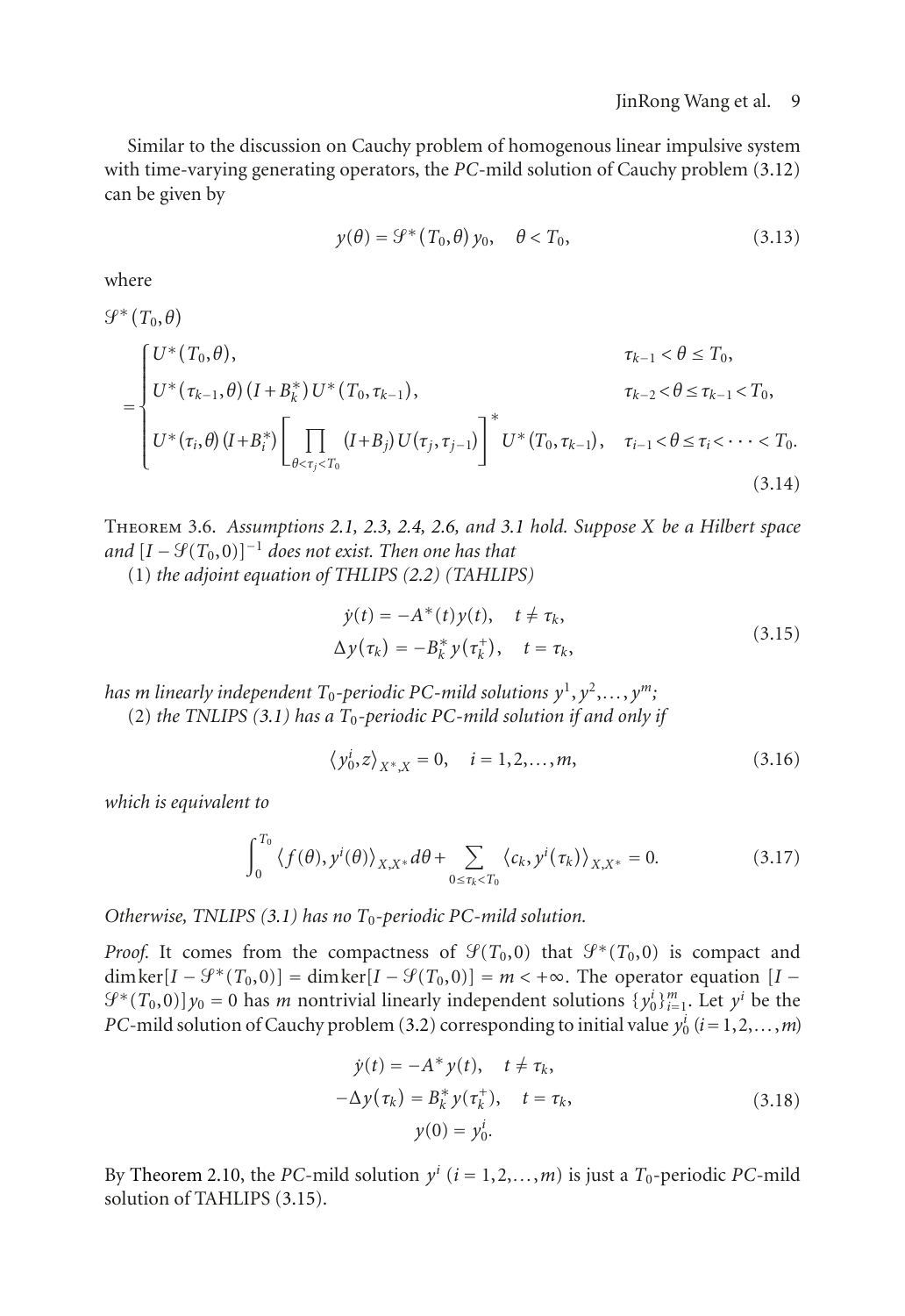It is well known that the operator equation

<span id="page-9-0"></span>
$$
[I - \mathcal{G}(T_0, 0)]\overline{x} = z \tag{3.19}
$$

has a solution if and only if

$$
\langle y_0^i, z \rangle_{X^*, X} = 0, \quad i = 1, 2, \dots, m,
$$
\n(3.20)

which is equivalent to

$$
0 = \langle z, y_0^i \rangle_{X,X^*} = \int_0^{T_0} \langle \mathcal{G}(T_0, \theta) f(\theta), y_0^i \rangle d\theta + \sum_{0 \le \tau_k < T_0} \langle \mathcal{G}(T_0, \tau_k) c_k, y_0^i \rangle
$$
  
\n
$$
= \int_0^{T_0} \langle f(\theta), \mathcal{G}^*(T_0, \theta) y_0^i \rangle_{X,X^*} d\theta + \sum_{0 \le \tau_k < T_0} \langle c_k, \mathcal{G}^*(T_0, \tau_k) y_0^i \rangle_{X,X^*} \quad (3.21)
$$
  
\n
$$
= \int_0^{T_0} \langle f(\theta), y^i(\theta) \rangle_{X,X^*} d\theta + \sum_{0 \le \tau_k < T_0} \langle c_k, y^i(\tau_k) \rangle_{X,X^*}.
$$

Suppose that  $\bar{x}$  is the solution of operator equation [\(3.19\)](#page-9-0). By [Theorem 2.10,](#page-4-1) one can verify that the *PC*-mild solution of Cauchy problem [\(3.2\)](#page-6-0) corresponding to initial value  $\bar{x}$ 

$$
\dot{x}(t) = A(t)x(t) + f(t), \quad t \in [0, T_0] \setminus \tilde{D},
$$
  
\n
$$
\Delta x(\tau_k) = B_k x(\tau_k) + c_k, \quad k = 1, 2, ..., \delta,
$$
  
\n
$$
x(0) = \overline{x},
$$
\n(3.22)

is just the *T*0-periodic *PC*-mild solution of TNLIPS [\(3.1\)](#page-5-1). Furthermore, by linearity of TNLIPS [\(3.1\)](#page-5-1), one can verify that every  $T_0$ -periodic *PC*-mild solution of TNLIPS (3.1) can be given by

$$
x(t) = x_{T_0}(t) + \sum_{i=1}^{m} \alpha_i x^{i}(t),
$$
\n(3.23)

where  $x_{T_0}(\cdot)$  is a  $T_0$ -periodic *PC*-mild solution of TNLIPS [\(3.1\)](#page-5-1),  $x^1, x^2, \ldots, x^m$  are *m* linearly independent *T*0-periodic *PC*-mild solutions of THLIPS [\(2.2\)](#page-2-4) and *α*1,*...*,*αm* are constants.  $\Box$ 

The following result shows the relationship between bounded solutions and periodic solutions.

Theorem 3.7. *If TNLIPS [\(3.1\)](#page-5-1) has a bounded solution, then it has at least one T*0*-periodic PC-mild solution.*

*Proof.* By contradiction, we assume TNLIPS [\(3.1\)](#page-5-1) has no *T*0-periodic *PC*-mild solution. This means the following operator equation

$$
[I - \mathcal{G}(T_0, 0)]x(0) = z \tag{3.24}
$$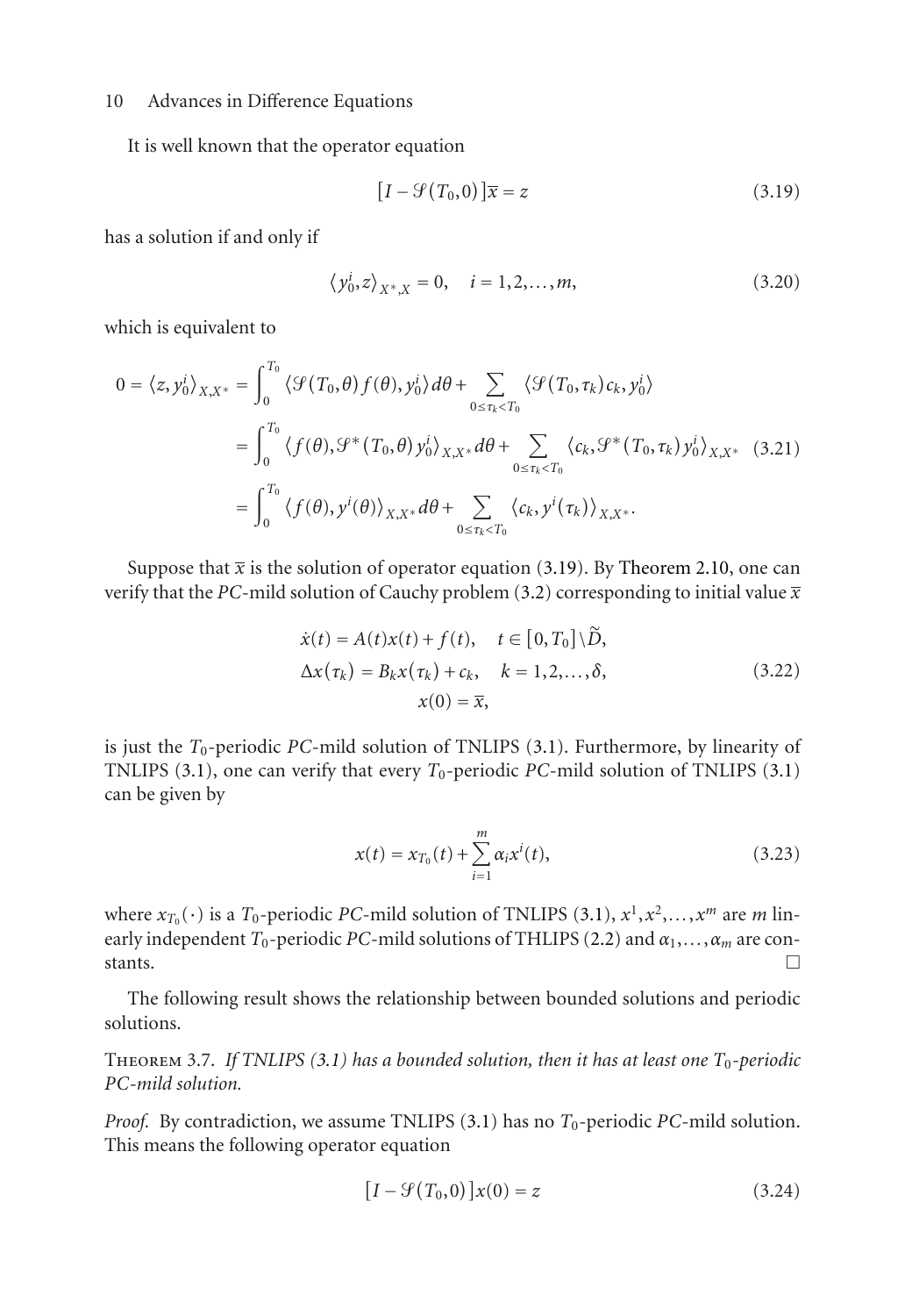has no solution. By the Fredholm alternative theorem, there is a  $y \in X^*$  such that

$$
[I - \mathcal{G}^*(T_0, 0)]y = 0, \qquad \langle y, z \rangle \equiv y \neq 0. \tag{3.25}
$$

Further

$$
[\mathcal{G}^*(T_0, 0)]^i y = y, \quad i = 1, 2, ..., m.
$$
 (3.26)

Hence

$$
x(mT_0) = \mathcal{G}^m(T_0, 0)x(0) + \sum_{i=0}^{m-1} \mathcal{G}^i(T_0, 0)z,
$$
  

$$
\langle y, x(mT_0) \rangle = \langle y, \mathcal{G}^m(T_0, 0)x(0) \rangle + \langle y, \sum_{i=0}^{m-1} \mathcal{G}^i(T_0, 0)z \rangle
$$
  

$$
= \langle (\mathcal{G}^*(T_0, 0))^m y, x(0) \rangle + \langle \sum_{i=0}^{m-1} [\mathcal{G}^*(T_0, 0)]^i y, z \rangle
$$
  

$$
= \langle y, x(0) \rangle + my.
$$
 (3.27)

This implies  $\lim_{m\to\infty} \langle y, x(mT_0) \rangle = \infty$ . This contradicts the boundedness of *x*. The oof is completed proof is completed.

Corollary 3.8. *(1) Suppose that TNLIPS [\(3.1\)](#page-5-1) has no T*0*-periodic PC-mild solution, then all the* PC-mild solutions of TNLIPS  $(3.1)$  are unbounded for  $t \ge 0$ .  $(2)$  Suppose that TNLIPS *[\(3.1\)](#page-5-1)* has a unique bounded PC-mild solution, for  $t \ge 0$ , the PC-mild solution is just  $T_0$ *periodic.*

#### <span id="page-10-0"></span>**4. Parameter perturbation methods and robustness varying with time**

Define

$$
PC_{T_0}([0, \infty); X) = \{x \in PC([0, \infty); X) \mid x(t + T_0) = x(t), \text{ for } t \in [0, \infty)\}.
$$
 (4.1)

Set

$$
||x||_{PC_{T_0}} = \max\left\{\sup_{t \in [0,T_0]}||x(t+0)||, \sup_{t \in [0,T_0]}||x(t-0)||\right\}.
$$
 (4.2)

It can be seen that endowed with the norm  $\|\cdot\|_{PC_{T_0}} PC_{T_0}([0,T_0];X)$  is a Banach space.

Denote

$$
S_{\rho} = \{x \in PC([0, +\infty); X) \mid ||x||_{PC} < \rho\}
$$
  

$$
\mathcal{B}(x_{T_0}, \rho_1) = \{x \in PC_{T_0}([0, \infty); X) \mid ||x - x_{T_0}||_{PC_{T_0}} \le \rho_1\},
$$
\n(4.3)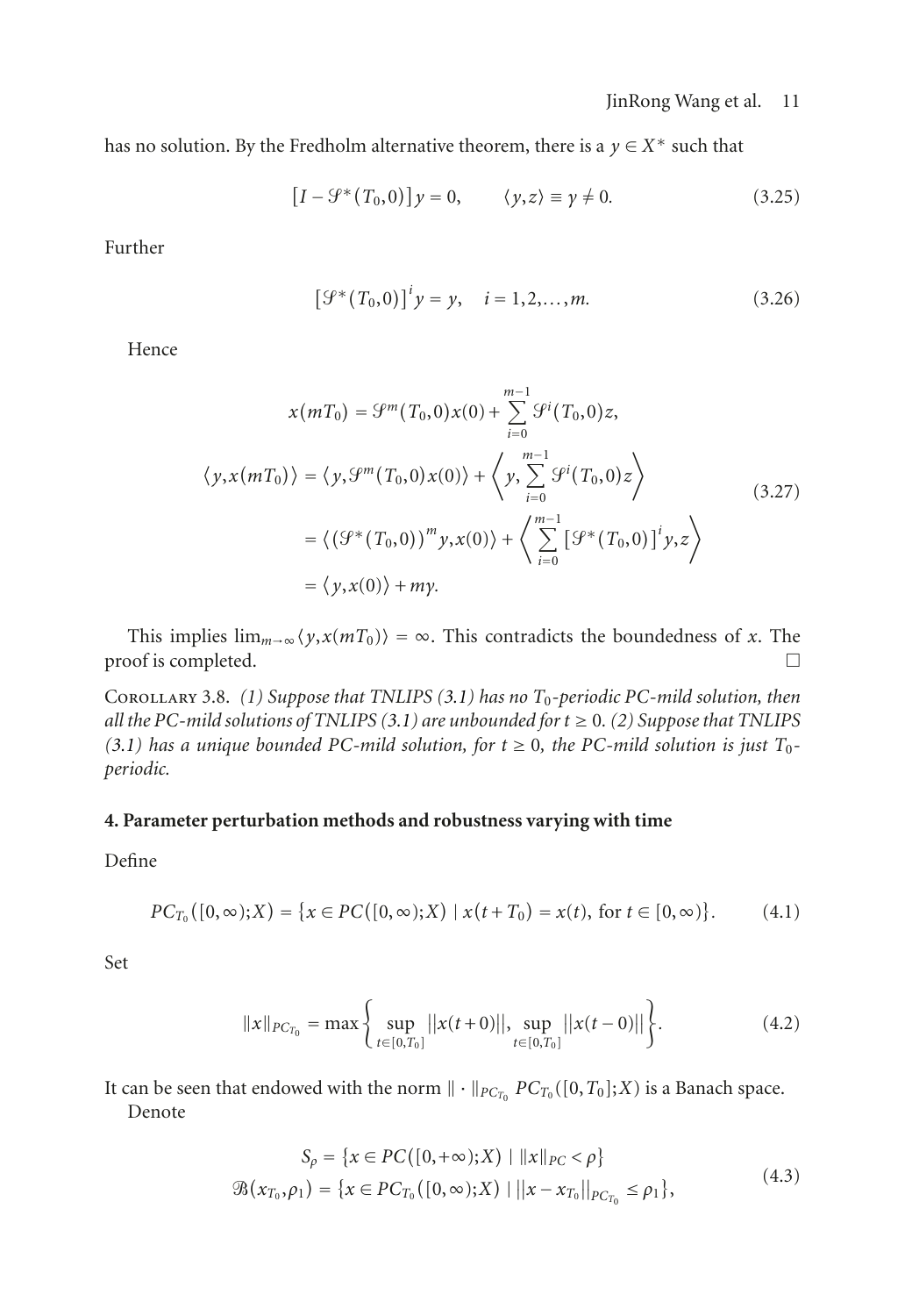where

$$
\rho = L_1(L_1L_2 + 1) \left[ \|f\|_{L^1([0,T_0];X)} + 2(T_0 + \delta) \sup_{|\xi| \le \tilde{\xi}} \chi(\xi) + \delta \max_{1 \le k \le \delta} ||c_k||_X \right] + 2,
$$
\n
$$
\rho_1 = 2L_1(L_1L_2 + 1) (T_0 + \delta) \sup_{|\xi| \le \tilde{\xi}} \chi(\xi),
$$
\n(4.4)

and  $\chi$  is a nonnegative function.

Consider the following impulsive control system with parameter perturbations (TPNLIPS)

<span id="page-11-1"></span><span id="page-11-0"></span>
$$
\dot{x}(t) = A(t)x(t) + f(t) + p(t, x, \xi), \quad t \neq \tau_k,
$$
  
\n
$$
\Delta x(\tau_k) = B_k x(\tau_k) + c_k + q_k(x, \xi), \quad t = \tau_k,
$$
\n(4.5)

and the Cauchy problem:

$$
\dot{x}(t) = A(t)x(t) + f(t) + p(t, x, \xi), \quad t \in [0, T_0] \backslash \tilde{D},
$$
  
\n
$$
\Delta x(\tau_k) = B_k x(\tau_k) + c_k + q_k(x, \xi), \quad t = \tau_k,
$$
  
\n
$$
x(0) = x_0,
$$
\n(4.6)

where  $x \in S_\rho, \xi \in \Lambda \equiv (-\tilde{\xi}, \tilde{\xi})(\tilde{\xi} > 0)$  is a small parameter perturbation that may be caused by some adaptive impulsive control algorithms or parameter drift.

<span id="page-11-2"></span>In addition to Assumptions [2.1,](#page-2-1) [2.3,](#page-3-0) [2.4,](#page-3-1) [2.6,](#page-3-3) and [3.1,](#page-6-1) we introduce the following assumption.

*Assumption 4.1.* (1)  $p : [0, +\infty) \times S_0 \times \Lambda \to X$  is measurable for *t* and  $p(t + T_0, x, \xi) =$ *p*(*t*,*x*,*ξ*).

(2)  $q_k$ :  $S_\rho \times \Lambda \to X$  and  $q_{k+\delta}(x,\xi) = q_k(x,\xi)$ .

(3) There exists a nonnegative function  $\omega$  such that  $\lim_{\xi \to 0} \omega(\xi) = \omega(0) = 0$  and for any  $t \ge 0$ ,  $x, y \in S_\rho$  and  $\xi \in \Lambda$  such that

$$
||p(t, x, \xi) - p(t, y, \xi)|| \le \omega(\xi) ||x - y||, \quad ||q_k(x, \xi) - q_k(y, \xi)|| \le \omega(\xi) ||x - y||. \tag{4.7}
$$

(4) There exists a nonnegative function *χ* such that  $\lim_{\xi \to 0} \chi(\xi) = \chi(0) = 0$  and for any  $t \geq 0$ ,  $x \in S_\rho$ , and  $\xi \in \Lambda$  such that

$$
||p(t, x, \xi)|| \leq \chi(\xi), \quad ||q_k(x, \xi)|| \leq \chi(\xi). \tag{4.8}
$$

We introduce *PC*-mild solution of Cauchy problem  $(4.6)$  and  $T_0$ -periodic *PC*-mild solution of TPNLIPS [\(4.5\)](#page-11-1).

*Definition 4.2.* For every  $x_0 \in X$ , the function  $x \in PC([0, T_0]; X)$  is said to be the *PC*-mild solution of the Cauchy problem  $(4.6)$  if *x* satisfies the following integral equation:

$$
x(t) = \mathcal{G}(t,0)x_0 + \int_0^t \mathcal{G}(t,\theta) [f(\theta) + p(\theta,x(\theta),\xi)] d\theta + \sum_{0 \le \tau_k < t} \mathcal{G}(t,\tau_k^+) [c_k + q_k(x(\tau_k^+),\xi)]. \tag{4.9}
$$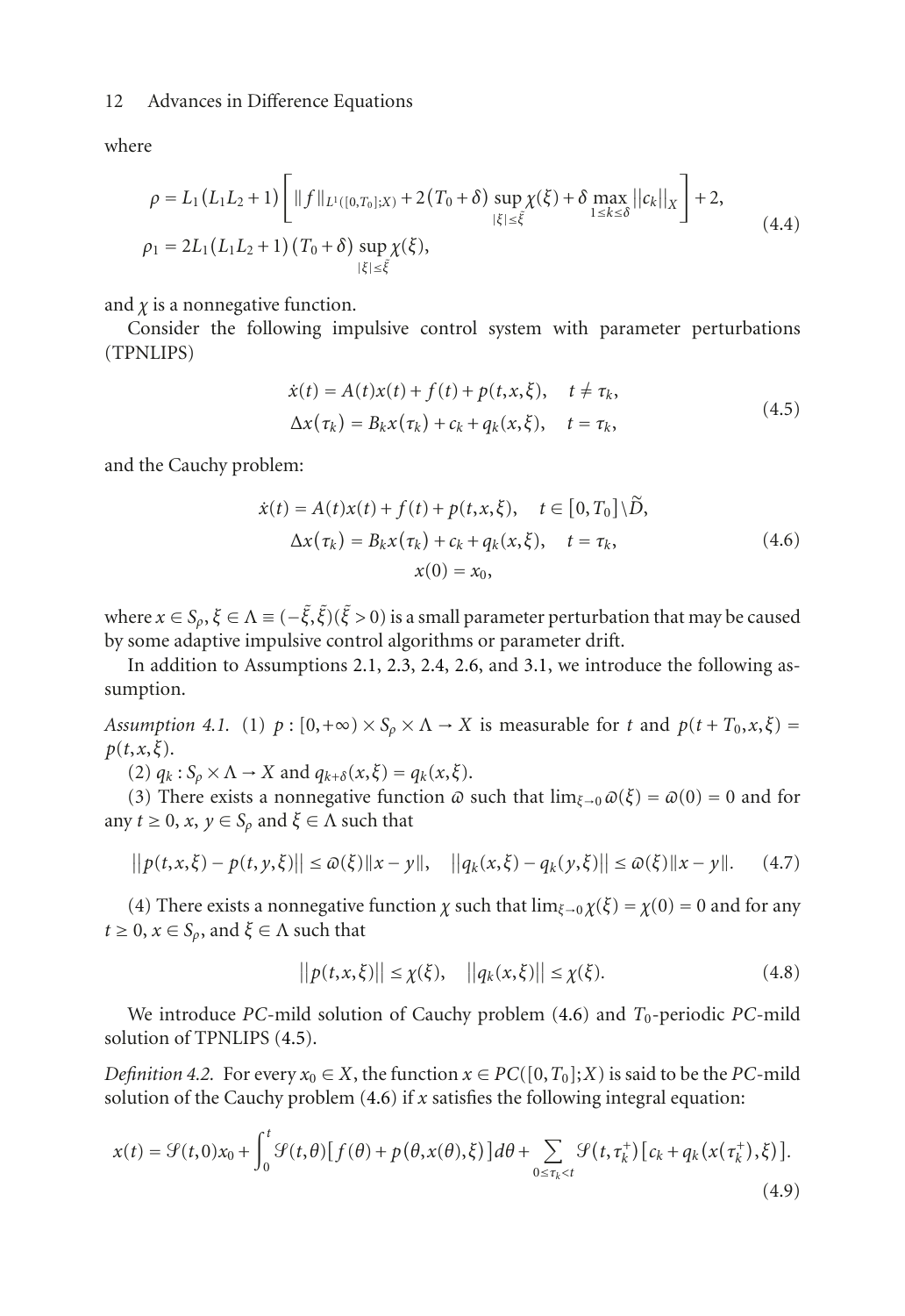*Definition 4.3.* A function  $x \in PC([0, +\infty); X)$  is said to be a  $T_0$ -periodic *PC*-mild solution of TPNLIPS [\(4.5\)](#page-11-1) if it is a *PC*-mild solution of Cauchy problem [\(4.6\)](#page-11-0) corresponding to some  $x_0$  and  $x(t+T_0) = x(t)$ , for  $t \ge 0$ .

<span id="page-12-0"></span>The following result shows that given a periodic motion we can design impulsive periodic motion controllers that are robust to parameter drift.

Theorem 4.4. *Assumptions [2.1,](#page-2-1) [2.3,](#page-3-0) [2.4,](#page-3-1) [2.6,](#page-3-3) [3.1,](#page-6-1) and [4.1](#page-11-2) hold and THLIPS [\(2.2\)](#page-2-4) has no trivial T*<sub>0</sub>-periodic PC-mild solution. Then there is a  $\xi_0 \in (0,\tilde{\xi})$  such that for  $|\xi| \leq \xi_0$ , TPN- $LIPS \ (4.5)$  $LIPS \ (4.5)$  has a unique  $T_0$ -periodic PC-mild solution  $x_{T_0}^\xi$  satisfying

$$
||x_{T_0}^{\xi} - x_{T_0}||_{PC_{T_0}} \le \rho_1,
$$
  
\n
$$
\lim_{\xi \to 0} x_{T_0}^{\xi}(t) = x_{T_0}(t)
$$
\n(4.10)

*uniformly on*  $t \in [0, +\infty)$  *where*  $x_{T_0}$  *is the*  $T_0$ *-periodic PC-mild solution of TNLIPS* [\(3.1\)](#page-5-1)*.* 

*Proof.* Let

$$
x_0 = \left[I - \mathcal{G}(T_0, 0)\right]^{-1} \left[z + \int_0^{T_0} \mathcal{G}(T_0, \theta) p(\theta, x(\theta), \xi) d\theta + \sum_{0 \le \tau_k < T_0} \mathcal{G}(T_0, \tau_k^+) q_k(x(\tau_k^+), \xi)\right] \in X\tag{4.11}
$$

be fixed. Define the map  $\mathcal O$  on  $\mathcal B(x_{T_0}, \rho_1)$  which is given by

$$
(\mathbb{O}x)(t) = \mathcal{G}(t,0)x_0 + \int_0^t \mathcal{G}(t,\theta)[f(\theta) + p(\theta,x(\theta),\xi)]d\theta
$$
  
+ 
$$
\sum_{0 \le \tau_k < t} \mathcal{G}(t,\tau_k^+)[c_k + q_k(x(\tau_k^+),\xi)].
$$
 (4.12)

It is not difficult to verify that  $(\mathbb{C}x)(t + T_0) = (\mathbb{C}x)(t)$ , for  $t > 0$  and  $\mathbb{C}x \in PC_{T_0}([0, \infty); X)$ .

By [Assumption 4.1,](#page-11-2) we can choose a  $\xi_0 \in (0, \tilde{\xi})$  such that

$$
2L_1(L_1L_2+1)(T_0+\delta) \sup_{|\xi| \le \xi_0} \chi(\xi) \le \rho_1, \qquad \eta = L_1(L_1L_2+1)(T_0+\delta) \sup_{|\xi| \le \xi_0} \omega(\xi) < 1.
$$
\n(4.13)

For  $\xi \in (-\xi_0, \xi_0)$  and provided  $x, y \in \mathcal{B}(x_{T_0}, \rho_1)$ , one can verify that

$$
||0x - x_{T_0}||_{PC_{T_0}} \le 2L_1(L_1L_2 + 1)(T_0 + \delta) \sup_{|\xi| \le \xi_0} \chi(\xi) \le \rho_1,
$$
 (4.14)

$$
||0x - 0y||_{PC_{T_0}} \le \eta ||x - y||_{PC_{T_0}}.
$$
\n(4.15)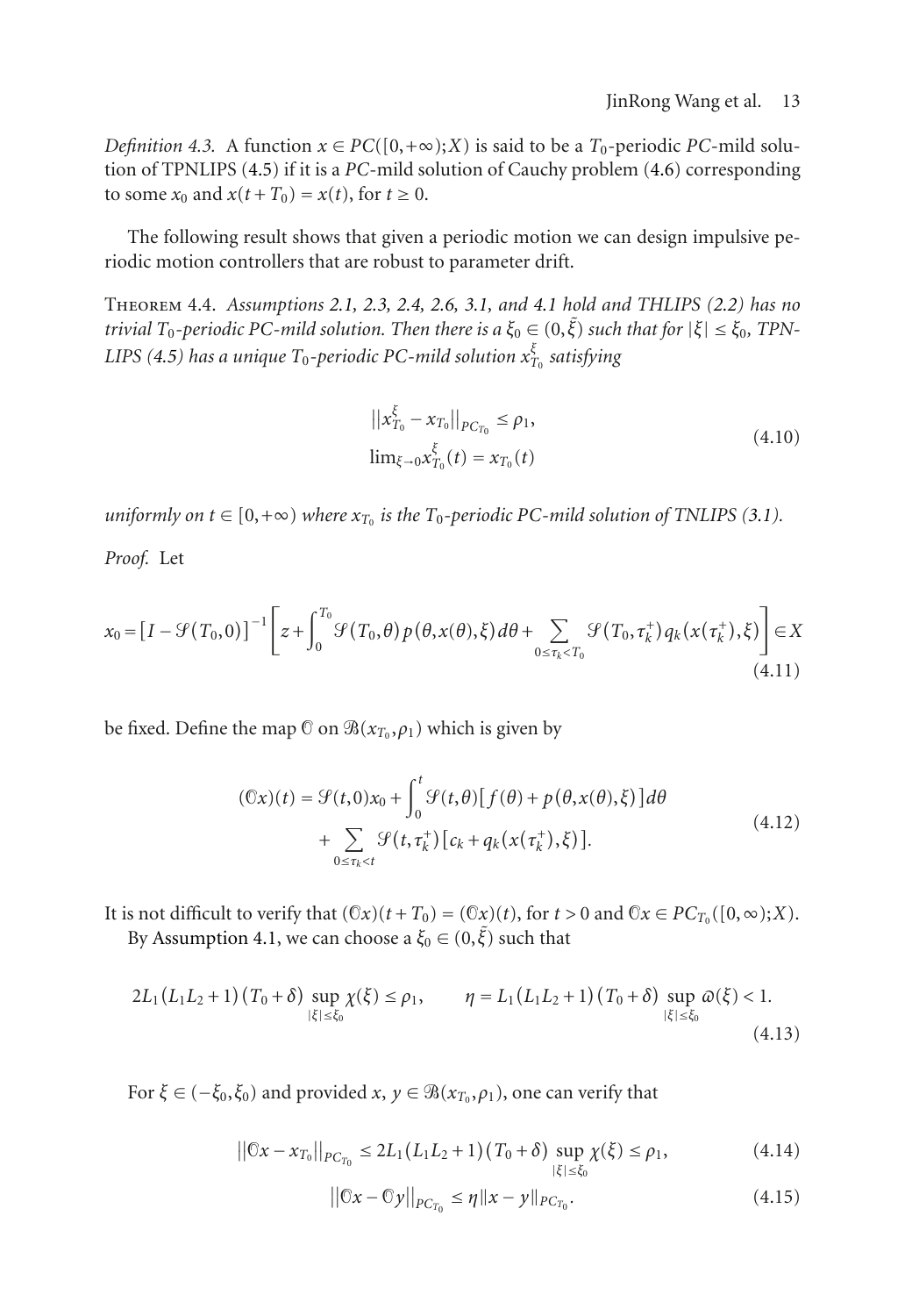This implies that  $\theta$  is a contraction mapping on  $\Re(x_{T_0}, \rho_1)$ . By Banach's fixed point theorem, operator  $\odot$  has a unique fixed point  $x_{T_0}^{\xi} \in \mathcal{B}(x_{T_0}, \rho_1)$  given by

$$
x_{T_0}^{\xi}(t) = \mathcal{G}(t,0)x_0 + \int_0^t \mathcal{G}(t,\theta)[f(\theta) + p(\theta, x_{T_0}^{\xi}(\theta),\xi)]d\theta
$$
  
+ 
$$
\sum_{0 \le \tau_k < t} \mathcal{G}(t,\tau_k^+) [c_k + q_k(x_{T_0}^{\xi}(\tau_k^+),\xi)]
$$
(4.16)

which is just the unique  $T_0$ -periodic  $PC$ -mild solution of TPNLIS [\(4.5\)](#page-11-1).

For any  $t \ge 0$ ,  $x_{T_0}^{\bar{\xi}} \in \mathcal{B}(x_{T_0}, \rho_1) \subset S_\rho$  and  $\xi \in (-\xi_0, \xi_0) \subset \Lambda$ , it comes from (4) of [Assumption 4.1](#page-11-2) and

$$
||x_{T_0}^{\xi}(t) - x_{T_0}(t)||
$$
\n
$$
\leq (||\mathcal{G}(t,0)||||[I - \mathcal{G}(T_0,0)]^{-1}|| + 1) \left[ \int_0^{T_0} ||\mathcal{G}(T_0, \theta) p(\theta, x_{T_0}^{\xi}(\theta), \xi)||d\theta \right] \n+ \sum_{0 \leq \tau_k < T_0} ||\mathcal{G}(T_0, \tau_k^+) q_k(x_{T_0}^{\xi}(\tau_k^+), \xi)|| \right] \n\leq 2L_1(L_1L_2 + 1) (T_0 + \delta) \sup_{|\xi| \leq \xi_0} \chi(\xi)
$$
\n(4.17)

that  $\lim_{\xi \to 0} x_{T_0}^{\xi}(t) = x_{T_0}(t)$  uniformly on  $t \in [0, +\infty)$ .

An example is given to illustrate our theory. Consider the following problem:

$$
\frac{\partial}{\partial t}x(t, y) = \operatorname{Sin} t \left( \frac{\partial^2 x}{\partial y_1^2} + \frac{\partial^2 x}{\partial y_2^2} + \frac{\partial^2 x}{\partial y_3^2} \right) x(t, y) \n+ \operatorname{Cos}(t, y) + \xi \operatorname{Sin}(t, y), \quad y \in \Omega, t \in (0, 2\pi] \setminus \left\{ \frac{1}{2}\pi, \pi, \frac{3}{2}\pi \right\},
$$
\n
$$
x(t_i + 0, y) - x(t_i - 0, y) = x(t_i, y) + \xi x(t_i, y), \quad y \in \Omega, t_i = \frac{i}{2}\pi, i = 1, 2, 3,
$$
\n
$$
x(0, y) = x(2\pi, y) = 1,
$$
\n(4.18)

where  $\xi \in (-1,1)$ ,  $\Omega \subset \mathbb{R}^3$  is bounded domain and  $\partial \Omega \in \mathbb{C}^3$ .

Define  $X = L_2(\Omega)$ ,  $D(A) = H^2(\Omega) \cap H_0^1(\Omega)$ , and  $A(t)x = \sin t((\partial^2 x/\partial y_1^2) + (\partial^2 x/\partial y_2^2) +$ (*∂*2*x/∂y*<sup>2</sup> 3)), for *<sup>x</sup>* <sup>∈</sup> *<sup>D</sup>*(*A*). Define *<sup>x</sup>*(·)(*y*) <sup>=</sup> *<sup>x</sup>*(·, *<sup>y</sup>*), Cos(·)(*y*) <sup>=</sup> Cos(·, *<sup>y</sup>*), *<sup>ξ</sup>* Sin(·)(*y*) <sup>=</sup> *<sup>ξ</sup>* Sin(·, *<sup>y</sup>*). Thus problem [\(4.18\)](#page-13-0) can be rewritten as

$$
\dot{x}(t) = A(t)x(t) + \text{Cost} + \xi \sin t, \quad t \in (0, 2\pi] \setminus \left\{ \frac{1}{2}\pi, \pi, \frac{3}{2}\pi \right\}, x(0) = x(2\pi) = 1, \quad \Delta x \left( \frac{i}{2}\pi \right) = x \left( \frac{i}{2}\pi \right) + \xi x \left( \frac{i}{2}\pi \right), \quad i = 1, 2, 3.
$$
\n(4.19)

It satisfies all the assumptions given in [Theorem 4.4,](#page-12-0) thus our results can be applied to problem [\(4.18\)](#page-13-0).

<span id="page-13-0"></span>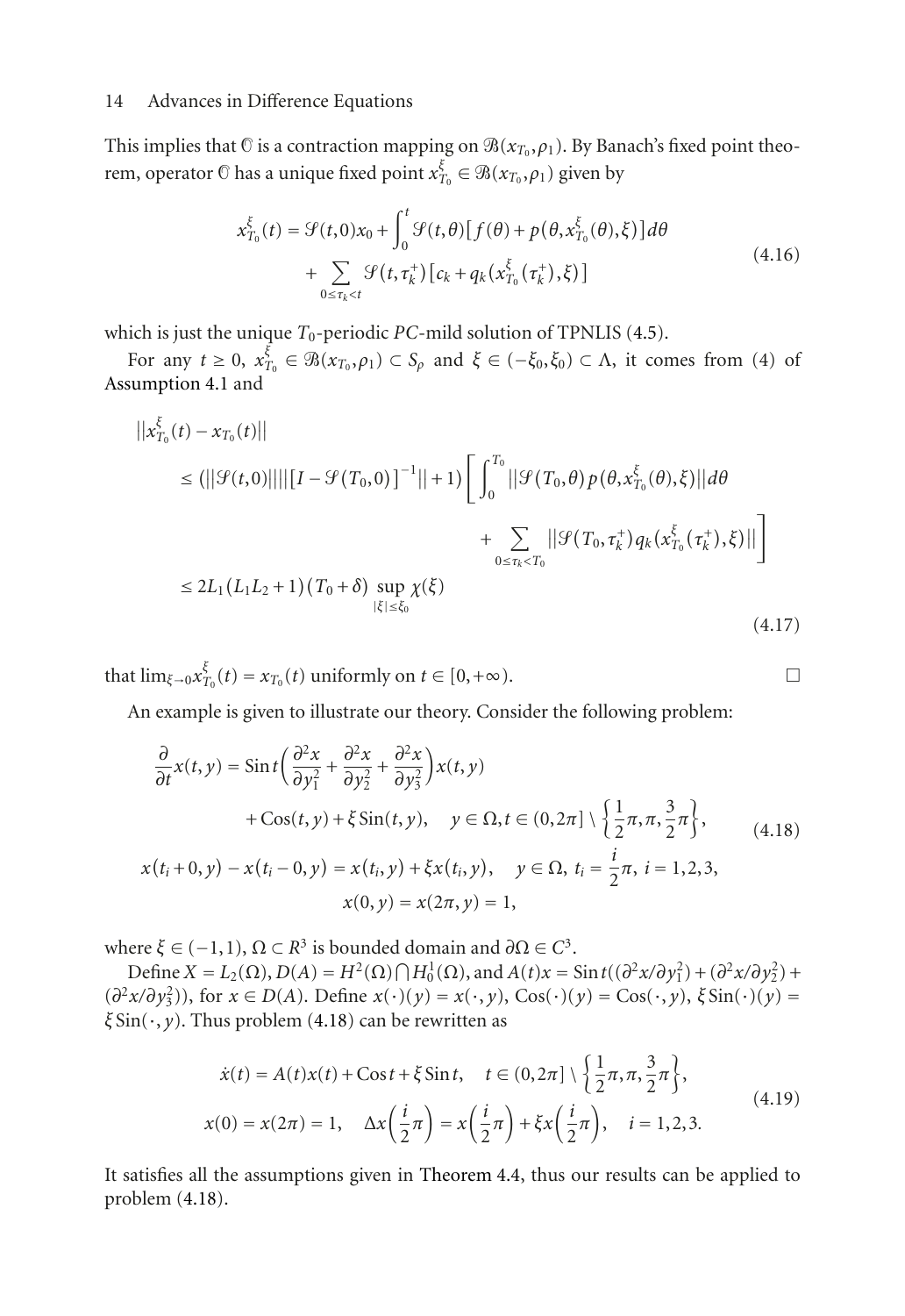### **Acknowledgments**

This work is supported by National Natural Science Foundation of China (no. 10661044); Guizhou Province Fund (no. 2004201); Postgraduate Student Innovation Foundation of Guizhou University (no. 2006013).

## <span id="page-14-0"></span>**References**

- <span id="page-14-1"></span>[1] H. Amann, "Periodic solutions of semilinear parabolic equations," in *Nonlinear Analysis: A Collection of Papers in Honor of Erich H. Rothe*, pp. 1–29, Academic Press, New York, NY, USA, 1978.
- [2] D. Guo, "Periodic boundary value problems for second order impulsive integro-differential equations in Banach spaces," *Nonlinear Analysis: Theory, Methods & Applications*, vol. 28, no. 6, pp. 983–997, 1997.
- <span id="page-14-6"></span>[3] L. Yong, C. Fuzhong, L. Zhenghua, and L. Wenbin, "Periodic solutions for evolution equations," *Nonlinear Analysis: Theory, Methods & Applications*, vol. 36, no. 3, pp. 275–293, 1999.
- <span id="page-14-9"></span>[4] L. H. Erbe and X. Liu, "Existence of periodic solutions of impulsive differential systems," *Journal of Applied Mathematics and Stochastic Analysis*, vol. 4, no. 2, pp. 137–146, 1991.
- <span id="page-14-10"></span>[5] J. H. Liu, "Bounded and periodic solutions of finite delay evolution equations," *Nonlinear Analysis: Theory, Methods & Applications*, vol. 34, no. 1, pp. 101–111, 1998.
- [6] Y. Li and W. Xing, "Existence of positive periodic solution of a periodic cooperative model with delays and impulses," *International Journal of Mathematics and Mathematical Sciences*, vol. 2006, Article ID 38617, 16 pages, 2006.
- [7] R. Benkhalti and K. Ezzinbi, "Periodic solutions for some partial functional differential equations," *Journal of Applied Mathematics and Stochastic Analysis*, vol. 2004, no. 1, pp. 9–18, 2004.
- <span id="page-14-7"></span>[8] P. Sattayatham, S. Tangmanee, and W. Wei, "On periodic solutions of nonlinear evolution equations in Banach spaces," *Journal of Mathematical Analysis and Applications*, vol. 276, no. 1, pp. 98–108, 2002.
- [9] J. R. Wang, "Linear impulsive periodic system on Banach space," in *Proceedings of the 4th International Conference on Impulsive and Hybrid Dynamical Systems (ICIDSA '07)*, vol. 5, pp. 20–25, Nanning, China, July 2007.
- [10] G. Wang and J. Yan, "Existence of periodic solution for first order nonlinear neutral delay equations," *Journal of Applied Mathematics and Stochastic Analysis*, vol. 14, no. 2, pp. 189–194, 2001.
- <span id="page-14-2"></span>[11] X. Xiang and N. U. Ahmed, "Existence of periodic solutions of semilinear evolution equations with time lags," *Nonlinear Analysis: Theory, Methods & Applications*, vol. 18, no. 11, pp. 1063– 1070, 1992.
- <span id="page-14-3"></span>[12] D. Ba˘ınov and P. Simeonov, *Impulsive Differential Equations: Periodic Solutions and Applications*, vol. 66 of *Pitman Monographs and Surveys in Pure and Applied Mathematics*, Longman Scientific & Technical, Harlow, UK, 1993.
- [13] H. Chu and S. Ding, "On the existence of a periodic solution of a nonlinear ordinary differential equation," *International Journal of Mathematics and Mathematical Sciences*, vol. 21, no. 4, pp. 767–774, 1998.
- <span id="page-14-5"></span>[14] X. Liu, "Impulsive stabilization and applications to population growth models," *The Rocky Mountain Journal of Mathematics*, vol. 25, no. 1, pp. 381–395, 1995.
- <span id="page-14-4"></span>[15] T. Yang, *Impulsive Control Theory*, vol. 272 of *Lecture Notes in Control and Information Sciences*, Springer, Berlin, Germany, 2001.
- <span id="page-14-8"></span>[16] T. Naito, N. van Minh, R. Miyazaki, and J. S. Shin, "A decomposition theorem for bounded solutions and the existence of periodic solutions of periodic differential equations," *Journal of Differential Equations*, vol. 160, no. 1, pp. 263–282, 2000.